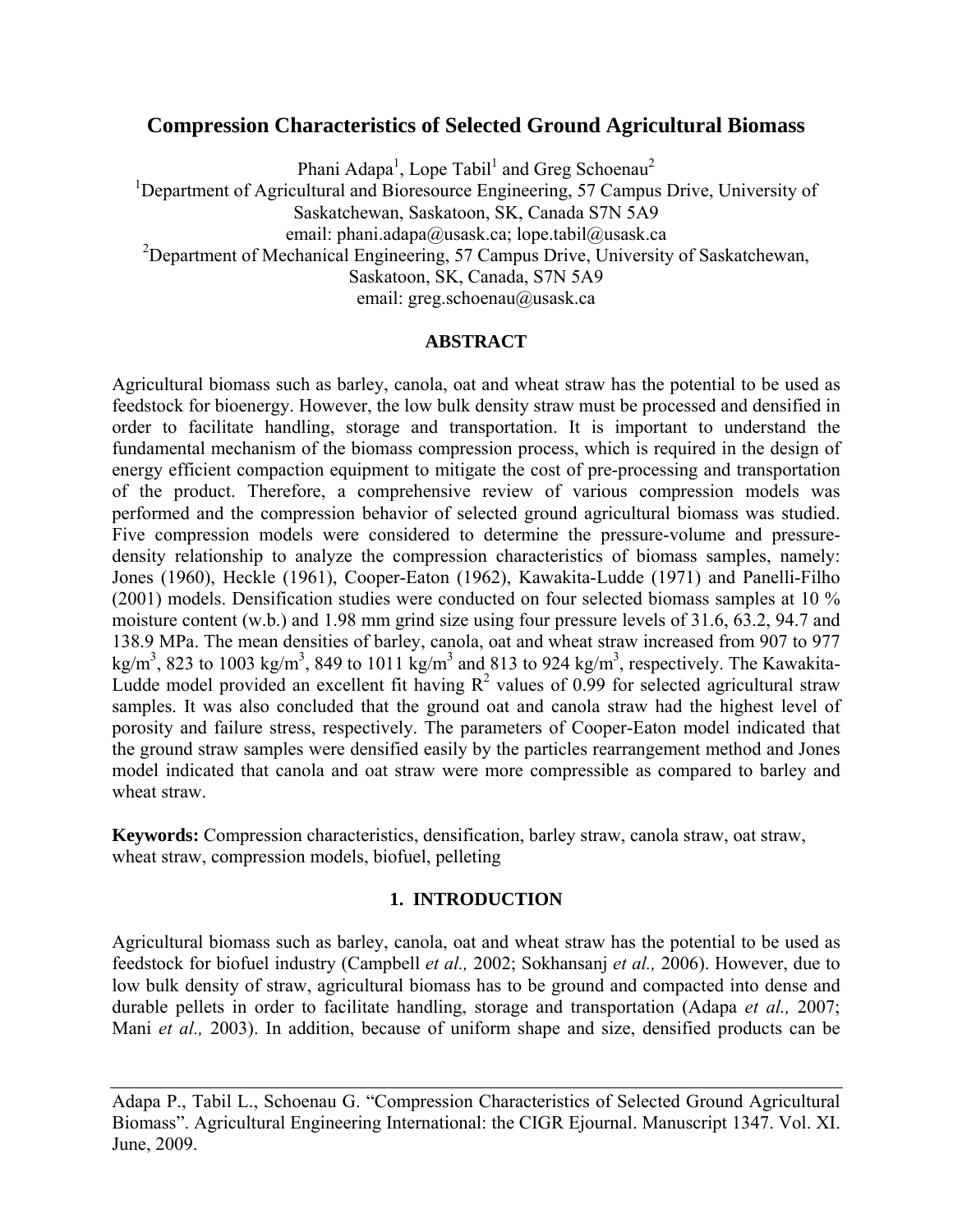easily adopted in direct-combustion or co-firing with coal, gasification, pyrolysis, and in other biomass-based conversions (Kaliyan and Morey, 2006a).

The compression characteristics of ground agricultural biomass vary under various applied pressures. It is important to understand the fundamental mechanism of the biomass compression process, which is required in the design of energy efficient compaction equipment to mitigate the cost of production and enhance the quality of the product (Mani *et al.,* 2004). To a great extent, the strength of manufactured pellets depends on the physical forces that bond the particles together (Tabil and Sokhansanj, 1996). These physical forces come in three different forms during pellet production: a) thermal; b) mechanical; and c) atomic forces (Adapa *et al.,* 2002). Pellets are formed by subjecting the biomass grinds to high pressures, wherein the particles are forced to agglomerate. It is generally accepted that the compression process is categorized in several distinct stages and difficult to let one simple monovariate equation cover the entire densification region (Sonnergaard, 2001). Compression of grinds is usually achieved in three stages (Holman, 1991). In the first stage, particles rearrange themselves under low pressure to form close packing. The particles retain most of their original properties, although energy is dissipated due to inter-particle and particle-to-wall friction. During the second stage, elastic and plastic deformation of particles occurs, allowing them to flow into smaller void spaces, thus increasing inter-particle surface contact area and as a result, bonding forces like van der Waal forces become effective (Rumpf, 1962; Sastry and Fuerstenau, 1973; Pietsch, 1997). Brittle particles may fracture under stress, leading to mechanical interlocking (Gray 1968). Finally, under high pressure the second stage of compression continues until the particle density of grinds has been reached. During this phase, the particles may reach their melting point and form very strong solid bridges upon cooling (Ghebre-Sellassie, 1989). Figure 1 shows the deformation mechanisms of powder particles under compression (Comoglu, 2007; Denny, 2002).



Figure 1. The defromation mechanisms of powder particles under compression (Comoglu, 2007; Denny, 2002)

Adapa P., Tabil L., Schoenau G. "Compression Characteristics of Selected Ground Agricultural Biomass". Agricultural Engineering International: the CIGR Ejournal. Manuscript 1347. Vol. XI. June, 2009.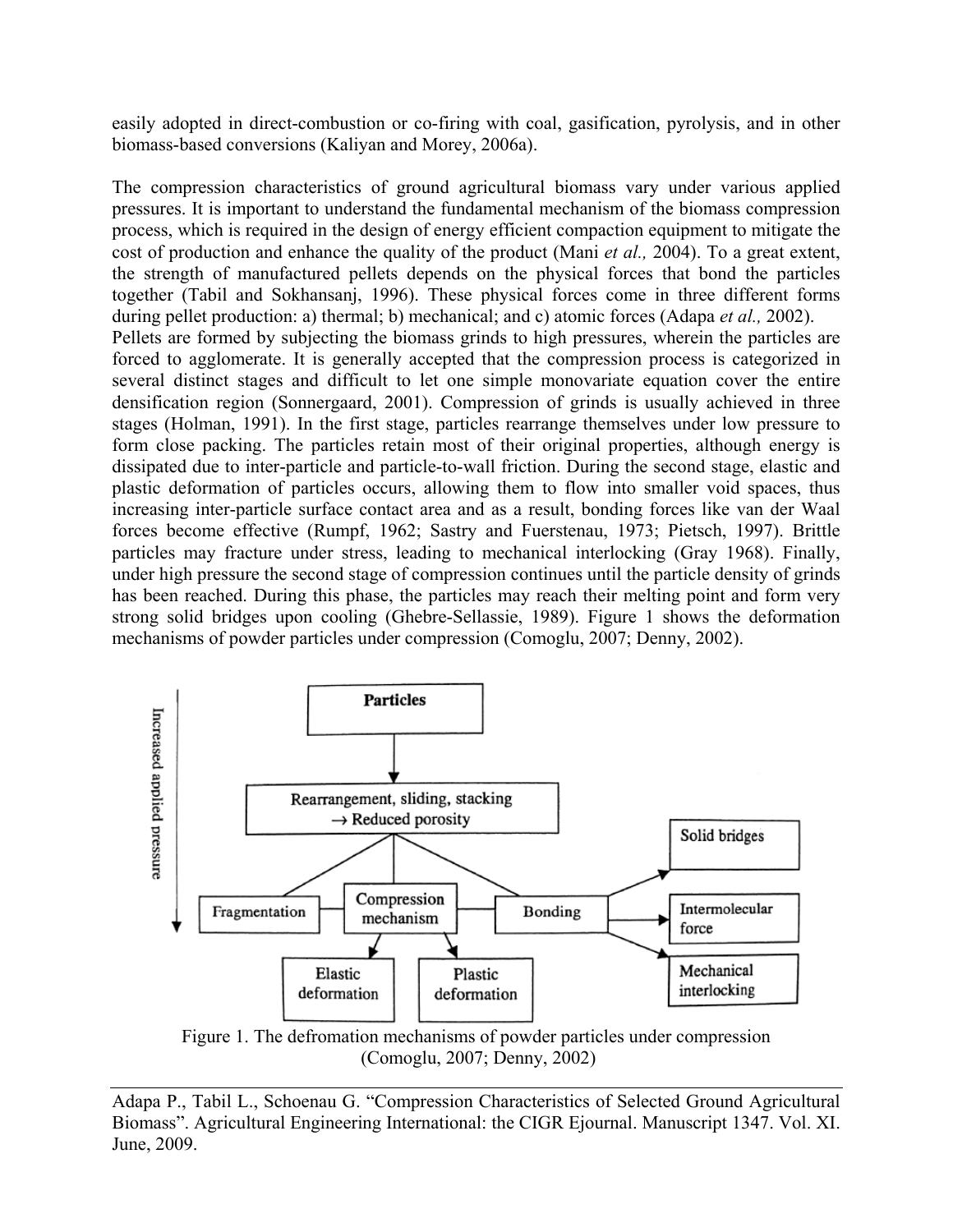Johansson *et al.* (1995) and Johansson and Alderborn (1996) studied the compression behavior of pelletized microcrystalline cellulose and described the compression mechanism as primarily composed of permanent deformation (change in the shape of the individual particles) and densification (contraction of porosity reduction of the individual compacts), followed by minute fragmentation of the compacts (Alderborn and Wikberg, 1996).

Biomass contains chemical compounds such as cellulose, hemicelluloses, protein, starch, lignin, crude fibre, fat, and ash. Protein plasticizes under heat and acts as a binder, which assists in increasing the strength of pelletized product (Winowiski, 1988; Briggs *et al.,* 1999). In the presence of heat and moisture, gelatinization of starch occurs, which results in binding of ground biomass (Wood, 1987; Thomas *et al.,* 1998). In addition, mechanical shearing during the densification process also improves starch gelatinization (Kaliyan and Morey, 2006a). At high temperature and pressure, lignin softens and helps the binding process. Lignin has thermosetting properties and a low melting point of about 140 °C (van Dam *et al.,* 2004). A similar compression mechanism involving chemical compounds was identified in the alfalfa pelleting process by Tabil and Sokhansanj (1996), for wheat straw, barley straw, corn stover and switch grass pelleting by Mani *et al.* (2004), and for fractionated alfalfa grinds by Adapa *et al.* (2002). Bilanski and Graham (1984) and O'Dogherty and Wheeler (1984) reported that at high compression pressures, biomass particles would be flattened/crushed damaging the cell structure and consequently releasing protein and pectin. These compounds would act as natural binders and aid the adhesion of biomass particles. Presence of natural binding compounds in the biomass particles is a major difference between biomass particles and ceramic or metallic or pharmaceutical powders (Kaliyan and Morey, 2006a).

Other differences of biomass particles include porosity, presence of multi-components (e.g. stem and leaf) with complex mechanical properties, and compressibility. Mohsenin (1986) reported that the major part of the residual deformation in biomass is due to the presence of pores or air spaces, weak ruptured cells on the surface, microscopic cracks, and other discontinuities which may exist in the structure of the material. This can be viewed as an analogy to the phenomenon of slip and dislocation in metals due to imperfections in their crystal structures. These defects in crystal structures are believed to be responsible for plastic or permanent deformation which results from slip, or glide, of part of the body over the other (Kaliyan and Morey, 2006a).

Therefore, the objectives of the current study were to: 1) review various compression models; and 2) study compression behavior of ground agricultural biomass (barley, canola, oat and wheat straw) subjected to various pressures.

# **2. REVIEW OF COMPRESSION MODELS**

Densification or compaction of various powders or grinds is an essential process to manufacture products including ceramics, metallic parts, fertilizers, pharmaceuticals and agricultural biomass (Comoglu, 2007; Mani *et al.,* 2004; Panelli and Filho, 2001; Tabil, 1996). Ground particles (metallic or non-metallic) behave in different manner under different pressures. Therefore, it is important to study the change in compact density and volume under different pressures. One of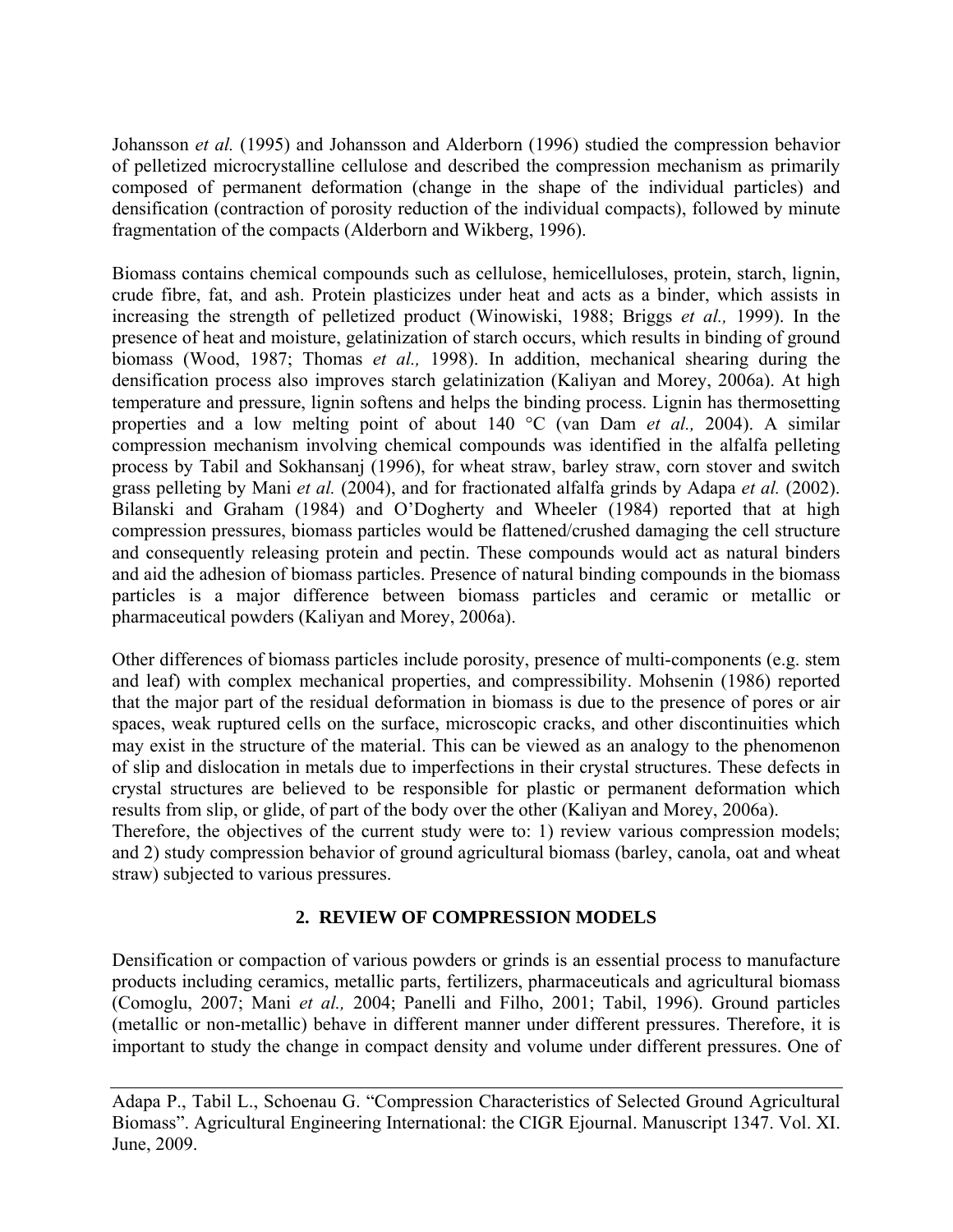the main purposes of fitting experimental data to an equation is usually to linearize the plots in order to make comparisons easier between different sets of data (Comoglu, 2007).

## **2.1 Walker Model**

Walker (1923) reported a series of experiments on the compressibility of powders. He expressed the volume ratio,  $V_R$ , as a function of applied pressure,  $P$ , as shown below in equation 1.

$$
V_R = m \ln P + b
$$
  
where,  

$$
V_R = \frac{V}{V_S}
$$
 (1)

 $P =$  applied pressure, MPa;  $V_R =$  volume ratio;  $V =$  volume of compact at pressure P, m<sup>3</sup>;  $V_S =$ void free solid material volume, m<sup>3</sup>

Later, Stewart (1938) verified Walker's model and characterized the compression of nonmetallic powders, and particles of sulphur, ammonium and sodium chloride and trinitrotoluene (TNT). Bal'shin in 1938 (Denny, 2002) applied the concept of fluid mechanics and provided theoretical justification to the Walker's model. The Walker model has not been in significant use since its inception (Comoglu, 2007). Though, Adapa *et al.* (2002) attempted to use Walker model to study the compression behavior of fractionated alfalfa; however, good fit compared to other models was not obtained.

## **2.2 Jones Model**

Similarly, Jones (1960) expressed the density-pressure data of compacted metal powder in the form of equation 2.

$$
\ln \rho = m \ln P + b \tag{2}
$$

where,  $\rho$  is bulk density of compact powder mixture, kg/m<sup>3</sup>; *m* and *b* are constants.

# **2.3 Heckel Model**

Heckel (1961) considered the compaction of powders to be analogous to a first-order chemical reaction. The pores are the reactant for the densification of the bulk product. The "kinetics" of the process may be described as proportionality between the relative densities of a metal powder compact,  $\rho_f$ , and the applied pressure, *P* (Eq. 3).

$$
\ln \frac{1}{1 - \rho_f} = mP + b
$$
  
where,  

$$
b = \ln \left( \frac{1}{1 - \rho_0} \right)
$$
 and  $\rho_f = \frac{\rho}{\rho_1 x_1 + \rho_2 x_2}$  (3)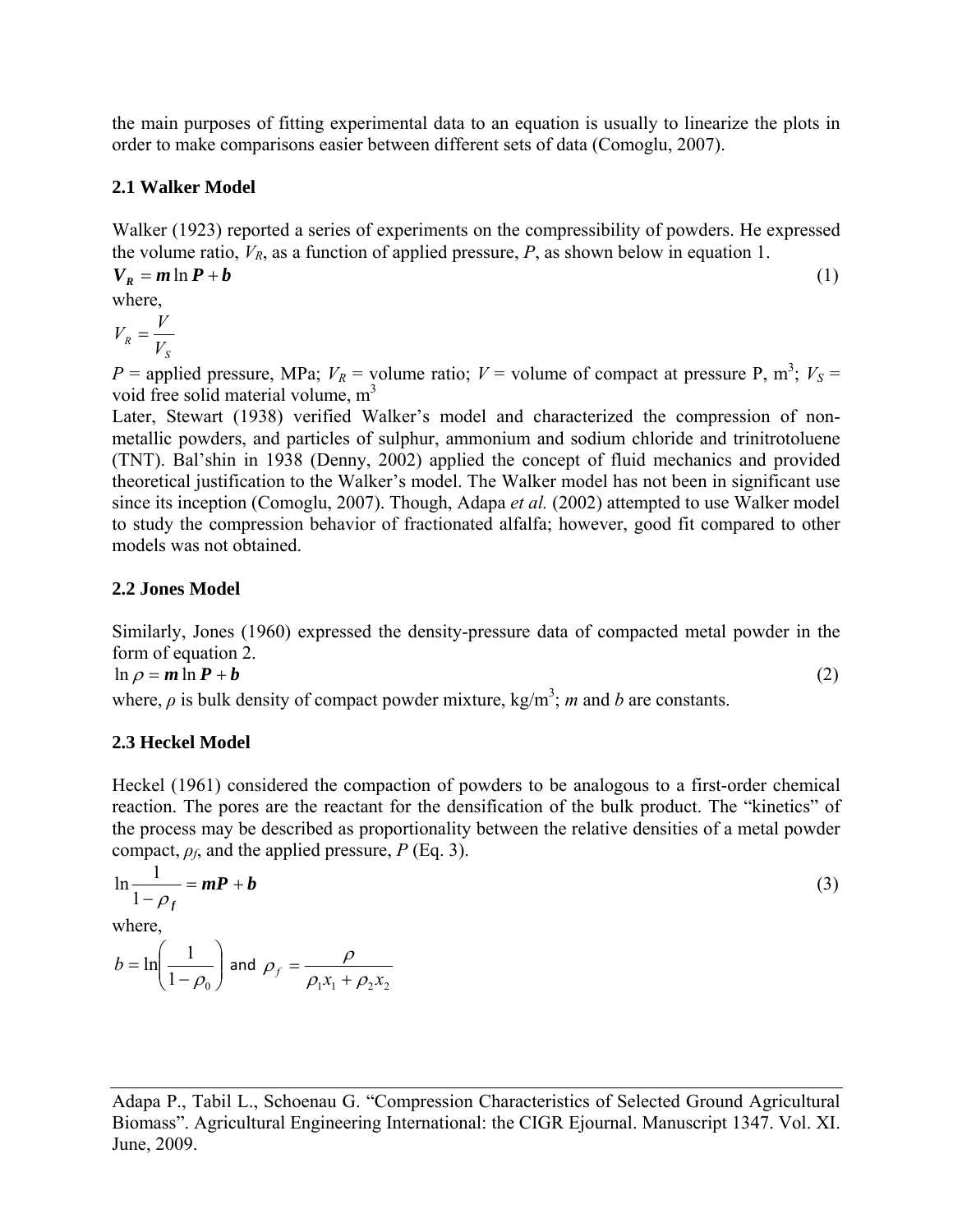$p_f$  = packing fraction or relative density of the material after particle rearrangement;  $p_0$  = relative density of powder mixture,  $kg/m^3$ ,  $\rho_1$  and  $\rho_2$  = particle density of components of the mixture, kg/m<sup>3</sup>;  $x_1$  and  $x_2$  = mass fraction of components of the mixture.

The constants *b* and *m* are determined from the intercept and slope, respectively, of the extrapolated linear region of the plot of  $ln(1/(1-\rho_f))$  vs *P*. A higher  $\rho_f$  value indicates that there is a higher volume reduction of the sample due to particle rearrangement. The constant *m* has been shown to be equal to the reciprocal of the mean yield pressure required to induce elastic deformation (York and Pilpel, 1973). A large *m* value (low yield pressure) indicates the onset of plastic deformation at relatively low pressure, thus, the material is more compressible. Depending on the property of material, some densify mostly by plastic deformation (e.g. fatty acids) while others densify by both particle rearrangement and plastic deformation (e.g. lactose powder). The Heckel model was also used to determine the compressibility of cellulose polymers by Shivanand and Sprockel (1992) and food material by Ollet *et al.* (1993).

## **2.4 Cooper-Eaton Model**

Cooper-Eaton (1962) studied the compaction behavior of four ceramic powders. In each case, they assumed that compression is attained by two nearly independent probabilistic processes, namely, the filling of voids having equal size as particles and filling of voids smaller than particles. Based on these assumptions, the following equation was given:

$$
\frac{V_o - V}{V_o - V_S} = a_1 e^{-\frac{k_1}{P}} + a_2 e^{-\frac{k_2}{P}}
$$
 (4)

where,  $V_0$  = volume of compact at zero pressure, m<sup>3</sup>; a<sub>1</sub>, a<sub>2</sub>, k<sub>1</sub>, and k<sub>2</sub> = Cooper-Eaton model constants.

The difficulty in practical use of the equation is the assignment of some physical significance to the constant parameters of this equation. In addition, another drawback of this model is its applicability to only one-component system (Comoglu, 2007)

## **2.5 Kawakita and Ludde Model**

Kawakita and Ludde (1971) performed compression experiments and proposed an equation for compaction of powders based on observed relationship between pressure and volume (Eq. 5).

*a P abC*  $\frac{P}{q} = \frac{1}{1} +$  $\frac{1}{1} + \frac{P}{1}$  (5) where,  $\boldsymbol{0}$  $\boldsymbol{0}$ *V*  $C = \frac{V_0 - V}{V}$ 

 $C =$  degree of volume reduction or engineering strain; a and  $b =$  Kawakita-Ludde model constants related to characteristic of the powder.

The linear relationship between *P/C* and *P* allows the constants to be evaluated graphically. This compression equation holds true for soft and fluffy powders (Denny, 2002; Kawakita and Ludde, 1971), but particular attention must be paid on the measurement of the initial volume of the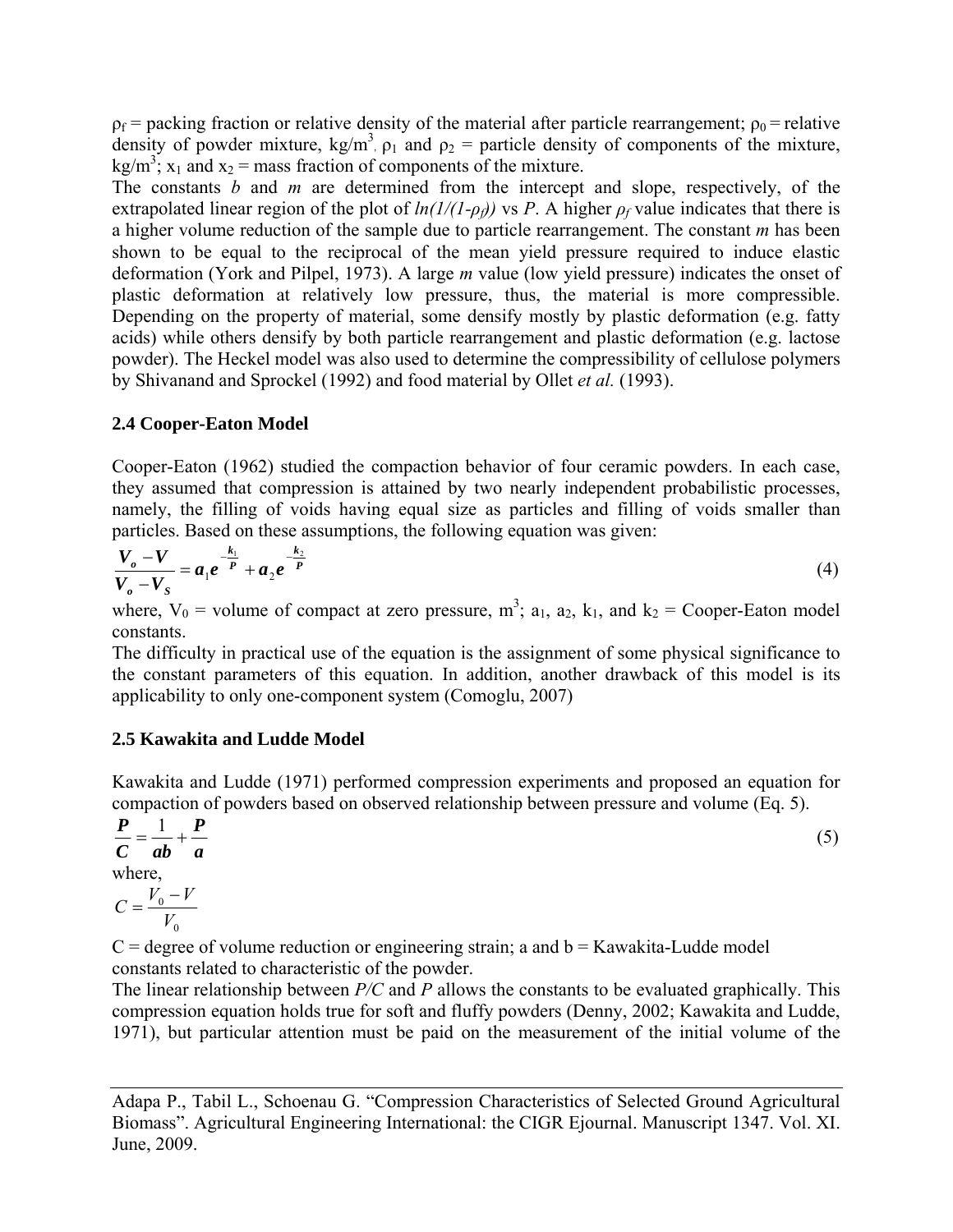powder. Any deviations from this expression are sometimes due to fluctuations in the measured value of  $V_0$ . The constant *a* is equal to the values of  $C = C_\infty$  at infinitely large pressure *P*.

$$
C_{\infty} = \frac{V_0 - V_{\infty}}{V_0}
$$

Where,  $V_{\infty}$  = net volume of the powder, m<sup>3</sup>.

It has been reported that the constant  $a$  is equal to the initial porosity of the sample, while constant *1/b* is related to the failure stress in the case of piston compression (Mani *et al.,* 2004).

Comoglu (2007) reported that the two most commonly used compression equations; Heckel (1961) and Kawakita and Ludde (1971), have not been proven to be successful in relating the densification behavior with the physical and mechanical properties of the materials. The Kawakita and Ludde (1971) equation works best for only limited range of materials, where the Heckel (1961) equation produces curved plots (instead of linear plots). Even though these two equations appear very different, it has been shown mathematically that for pressure that are relatively low compared to the yield strength, the Kawakita and Ludde, and Heckel equations are identical in form.

# **2.6 Shapiro Model**

Shapiro's model is only valid over the first two stages of compression process (Shapiro, 1993). Therefore, it will not be suitable to study compression behavior of agricultural biomass grinds at high pressures; hence, it was not considered for further analysis. The Shapiro equation is as given below (Eq. 6):

 $\ln E = \ln E_0 - kP - bP^{0.5}$  (6)

where,  $E_0$  = initial porosity; *k* and *b* are Shapiro constants.

# **2.7 Soonergaard Model (log-exp-equation)**

Sonnergaard (2001) proposed a log-exp-equation that simultaneously considered two processes: a logarithmic decrease in volume reduction by fragmentation and an exponential decay representing plastic deformation of powders (Eq. 7).

$$
V = V_1 - w \log P + V_0 \exp(-P/P_m)
$$
\n<sup>(7)</sup>

where,  $V_1$  = volume at pressure 1 MPa;  $P_m$  = mean pressure, MPa; w is a constant.

Sonnergaard (2001) has suggested that his model provides better regression values compared to Cooper-Eaton model and Kawakita and Ludde model. However, the model is only suitable to describe compression of materials, when the investigation is performed at medium pressure range only (~50 MPa). Therefore, Sonnergaard model will not be suitable to study compression behavior of agricultural biomass grinds at high pressures and hence, will not be considered for further analysis in the current study.

Adapa P., Tabil L., Schoenau G. "Compression Characteristics of Selected Ground Agricultural Biomass". Agricultural Engineering International: the CIGR Ejournal. Manuscript 1347. Vol. XI. June, 2009.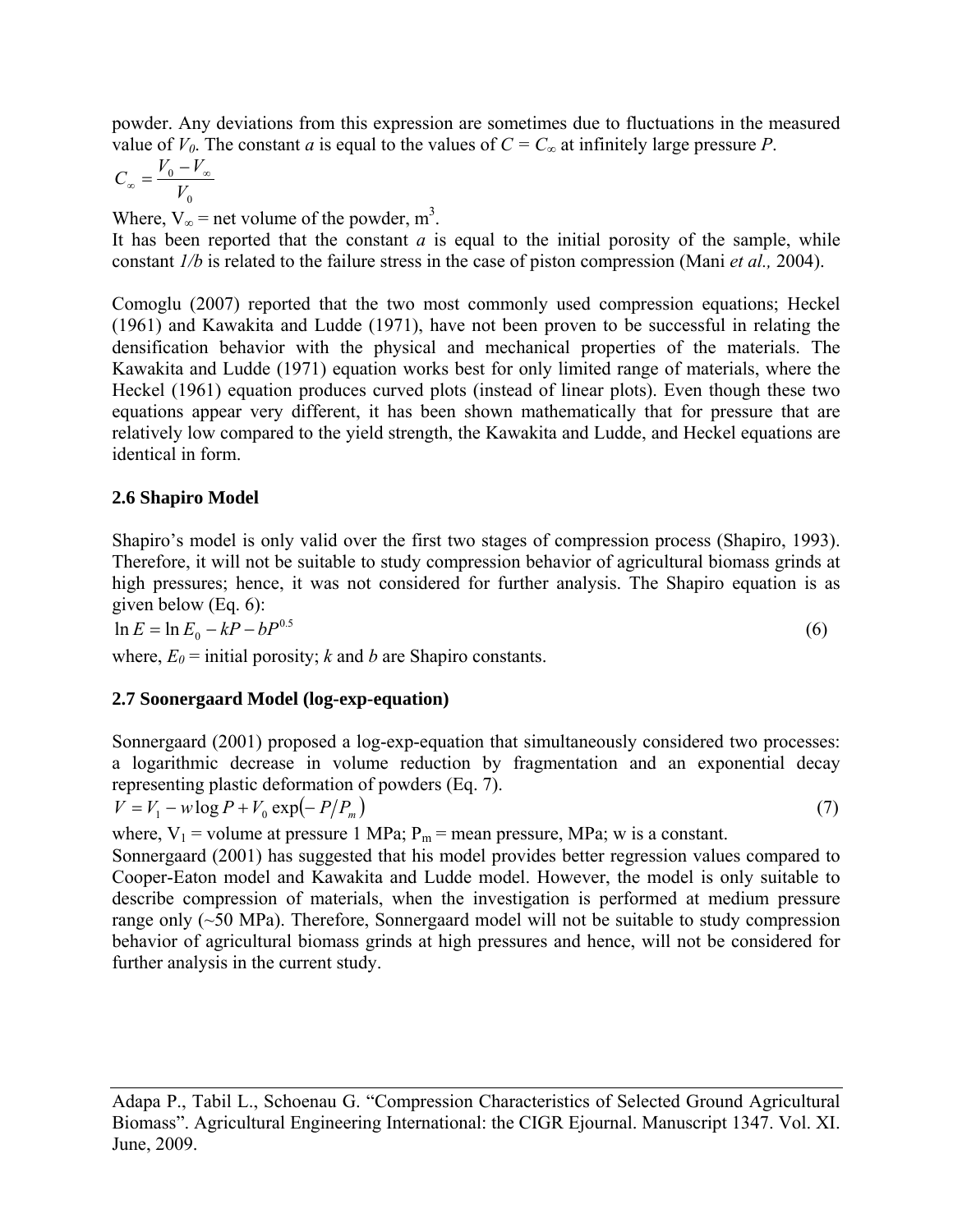## **2.8 Panelli-Filho Model**

A new compression equation (8) was proposed by Panelli-Filho (2001), given as:

$$
\ln \frac{1}{1 - \rho_r} = A \sqrt{P} + B \tag{8}
$$

where,  $\rho_r$  is the relative density of the compact; A is a parameter related to densification of the compact by particle deformation and B is a parameter related to powder density at the start of compression.

A majority of compression models applied to pharmaceutical and biomass materials have been discussed and reviewed in detail by Adapa *et al.* (2002), Denny (2002) and Mani *et al.* (2003). Mani *et al.* (2004) reported that among the different compression models, the Heckel and Cooper-Eaton models are still in use to study the compression mechanism of pharmaceutical and cellulosic materials. The Kawakita-Ludde model was proposed for soft and fluffy materials (Kawakita and Ludde, 1971). Adapa *et al.* (2002) and Tabil and Sokhansanj (1996) studied the applicability of these models for alfalfa pellets. They have concluded that the Cooper-Eaton, Heckel and Panelli-Filho models provided better fit to the compression data. In the present study, five compression models were considered to determine the pressure-volume and pressure-density relationship to analyze the compression characteristics of barley, canola, oat and wheat straw namely: Jones (1960), Heckle (1961), Cooper-Eaton (1962), Kawakita-Ludde (1971) and Panelli-Filho (2001) models.

## **3. MATERIALS AND METHODS**

## **3.1 Agricultural Biomass**

Four types of agricultural biomass (barley, canola, oat and wheat straw) were used for the experiments. The straw samples were acquired in small square bale form (typically having dimensions of  $0.45 \times 0.35 \times 1.00$  m) during the summer of 2008 from the Central Butte area of Saskatchewan, Canada.

All of the straw samples were manually chopped using a pair of scissors and subsequently ground using a forage grinder (Model No. 70965, Retsch GmbH, Haan, Germany) with a screen opening size of 1.98 mm. The authors decided to use only one screen size of 1.98 mm based on the studies conducted by Adapa *et al.* (2004), which indicated that at this screen size, high quality fractionated alfalfa pellets were produced. In addition, literature review on the effect of grind size on compact density indicated the production of high density and quality pellets/briquettes at finer grind sizes (Kaliyan and Morey, 2006a and 2006b; Mani *et al.,* 2002 and 2004).

The initial moisture contents of ground barley, canola, oat and wheat straw were 6.7, 6.7, 5.3 and 4.0 % (w.b.), respectively. The moisture content of ground straw samples were raised to 10 % (w.b.) by adding/sprinkling calculated amount of water and subsequently stored the samples in plastic bags in a cold room kept at 4 °C for a minimum of 72 h. The moisture content was

Adapa P., Tabil L., Schoenau G. "Compression Characteristics of Selected Ground Agricultural Biomass". Agricultural Engineering International: the CIGR Ejournal. Manuscript 1347. Vol. XI. June, 2009.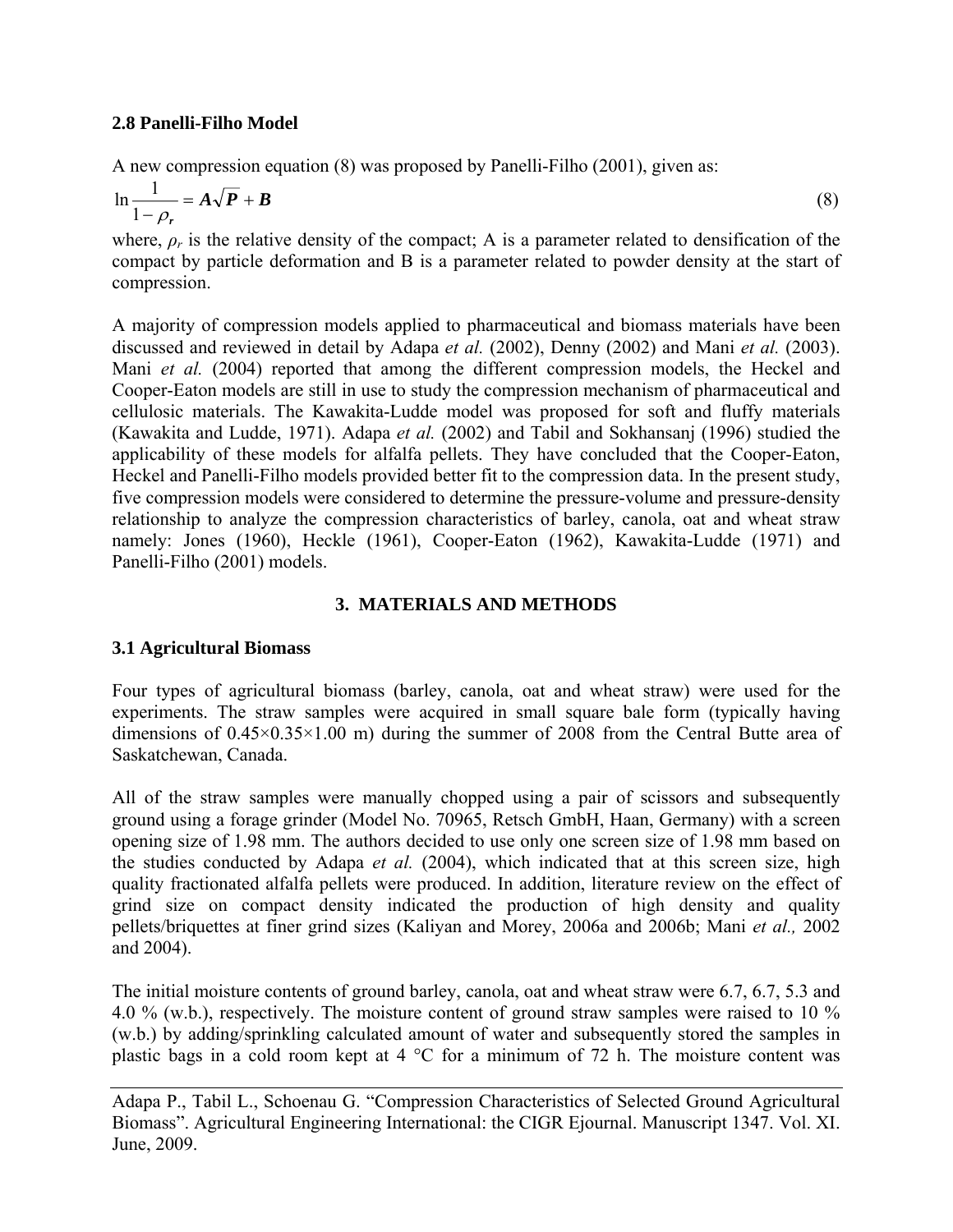determined using ASAE Standard S358.2 (ASAE, 2006a), where oven drying of the samples was carried out at 103 °C for 24 h. Only one moisture level of 10 % (w.b.) was used and this was based upon literature review that at this moisture level high density and quality pellets/briquettes were produced from various straw and biomass (Hill and Pulkinen, 1988; Kaliyan and Morey, 2006b and 2007; Li and Liu, 2000; Mani *et al.,* 2006a; Obernberger and Thek, 2004; Shaw and Tabil, 2007; Stevens, 1987).

# **3.2 Particle Size Analysis**

Prior to pelleting experiments, the geometric mean particle size of ground agricultural straw samples at 10 % moisture content (w.b.) was determined using ASAE Standard S319 (ASAE, 2006b). For each test, a 100 g sample was placed on a stack of sieves arranged from the largest to the smallest opening. A Ro-Tap sieve shaker (W. S. Tyler Inc., Mentor, OH) was used to determine the geometric mean particle size using U.S. sieve numbers 16, 20, 30, 50, 70 and 100 (sieve opening sizes: 1.190, 0.841, 0.595, 0.297, 0.210 and 0.149 mm, respectively). A 10 min sieve shaking time was considered to be appropriate due to the fluffy nature of the grinds. The geometric mean diameter  $(d_{gw})$  of the sample and geometric standard deviation of particle diameter  $(S_{gw})$  were calculated in three replicates for each straw samples.

# **3.3 Bulk and Particle Density**

Bulk density of ground agricultural straw was determined by carefully filling a standard 500  $\text{cm}^3$ cylindrical container (SWA951, Superior Scale Co. Ltd., Winnipeg, MB) with sample. After filling every third portion of the container with ground straw sample, it was tapped on a wooden table for approximately 10 times to allow the material to settle down. After completely filling the container, excess material at the top was removed by moving a steel roller in a zig-zag pattern. The mass per unit volume gave the bulk density of the biomass in  $kg/m<sup>3</sup>$ . A gas multipycnometer (QuantaChrome, Boynton Beach, FL) was used to determine the particle density of the ground straw by calculating the displaced volume of nitrogen gas by a known mass of material, following the method reported by Adapa *et al.* (2005). Three replicates for each sample were performed for both bulk and particle density measurements.

# **3.4 Experimental Set-up**

A single pelleting unit (Adapa *et al.,* 2006) having a close fit plunger die assembly was used to study the compression characteristics of fractionated alfalfa grinds (Adapa *et al.,* 2002). The cylindrical die was 135.3 mm long and 6.35 mm in diameter. Thermal compound (Wakefield Engineering Inc., Wakefield, MA) was coated on the outer surface of the die prior to wrapping the outer surface with copper shim stock. A dual element heating tape (Cole-Parmer Instrument Company, Vernon Hills, IL) was then wound evenly around the shim stock to provide the necessary heat. One T-type thermocouple, connected to the outer surface of the cylinder, was linked to a temperature controller to regulate the power input to the heater, thus allowing temperature control of the cylinder. Another T-type thermocouple was also connected to the outer cylinder wall, allowed verification of the cylinder temperature via a digital thermocouple reader (Shaw, 2008). The pellet die was fitted on a stainless steel base having a hole matching its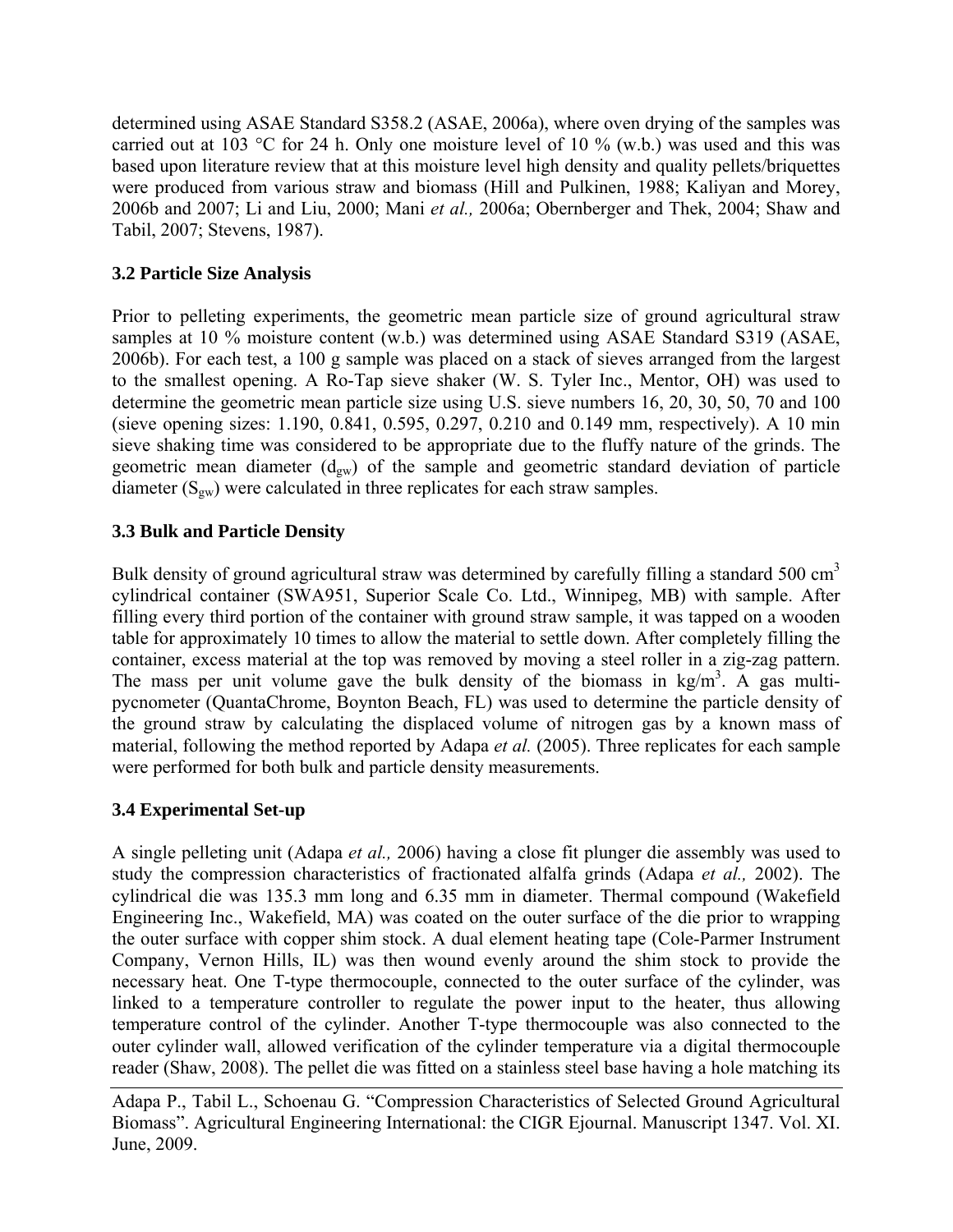outer diameter. This gave stability and allowed the plunger to move straight down with no lateral movement. The plunger was attached to the upper moving crosshead of the Instron Model 1011 testing machine (Instron Corp., Canton, MA).

# **3.5 Compression Test**

The pelleting unit was used to make a single pellet in one stroke of the plunger from ground straw samples. The pellet die was maintained at a temperature of  $95\pm1$  °C in order to simulate frictional heating during commercial pelleting operation (Adapa *et al.,* 2006 and Mani *et al.,*  2006b). The mass of samples used for making pellets varied between 0.5 and 0.7 g. Compressive force was applied using the Instron Model 1011 testing machine fitted with a 5000 N load cell and a 6.3 mm diameter plunger. Four preset loads of 1000, 2000, 3000 and 4400 N corresponding to pressures of 31.6, 63.2, 94.7 and 138.9 MPa, were used to compress samples in the die. The crosshead speed of the Instron testing machine was set to 50 mm/min. After compression, the plunger was retained in place for 30 s once the preset load was attained in order to avoid spring-back effect of biomass grinds (Adapa *et al.,* 2006 and Mani *et al.,* 2006b). Later, the base plate was removed and the pellet was ejected (extruded) from the single pelleter by using the plunger.

# **3.6 Statistical Analysis**

The experiments were set up as completely random experimental design with 10 replications and two variables (straw and pressure) factorial design. The volume and density were the dependent variables, while pressure was the independent variable. The mass, length and diameter of pellets were measured to determine the pellet volume  $(m^3)$  and density  $(kg/m^3)$ . Ten replicates (pellets) were made using each ground straw samples. The model parameters were estimated using Excel (Microsoft Corp., 2003) software and SAS 8.2 software (SAS Institute, 1999). Model parameters for Cooper-Eaton model were determined using PROC NLIN program in the SAS software package. In order to further understand and explain the experimental variables and their interactions, the SAS general linear model (GLM) for completely randomized design (CRD) procedure was used and the Student-Neuman-Keuls test (SNK) was performed. The SNK method determines the difference between two groups at 5 % level of significance (SAS Manual, SAS Institute, 1999).

# **4. RESULTS AND DISCUSSION**

# **4.1 Physical Properties**

The geometric mean particle size, bulk and particle densities of ground barley, canola, oat and wheat straw at 10 % moisture content (w.b.) are listed in table 1. The SNK test indicated that the geometric mean particle size of oat straw (0.347 mm) was significantly smaller (P<0.05) than the other straw samples. The mean bulk density of ground canola straw was highest  $(273 \text{ kg/m}^3)$ ; however, the bulk densities for all the straw samples were not statistically different (P>0.05). It was observed that ground wheat and barley straw had the highest (1585 kg/m<sup>3</sup>) and lowest (1484) kg/m<sup>3</sup>) mean particle densities, respectively. The mean particle density of barley, canola and oat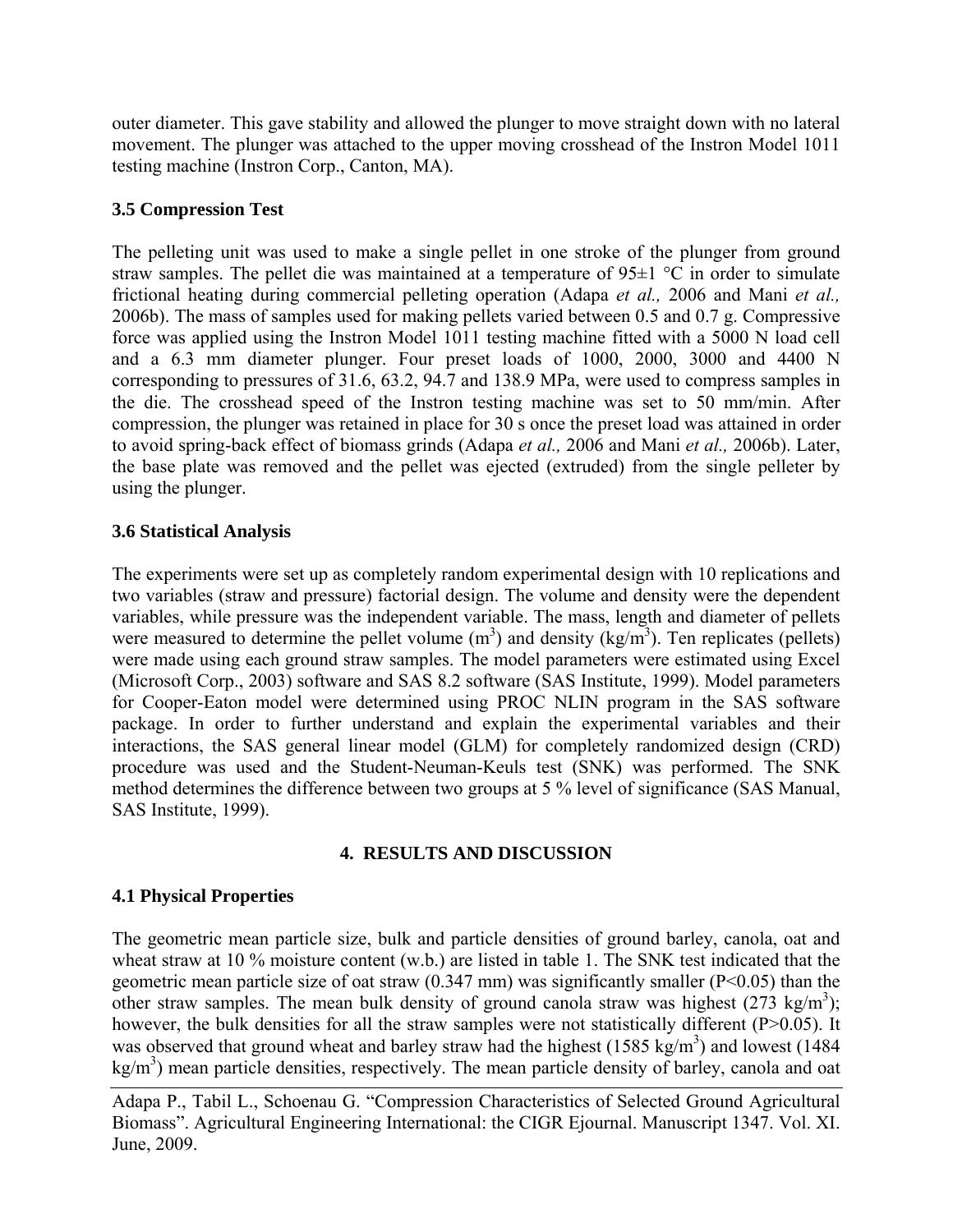straw were statistically similar, while the mean particle densities of canola, oat and wheat straw were not significantly different.

| <b>Biomass</b>              | Geometric mean<br>particle size<br>(mm)                    | <b>Bulk</b> density<br>$(kg/m^3)$ | Particle density<br>$\frac{\text{kg}}{\text{m}^3}$           |  |  |  |  |
|-----------------------------|------------------------------------------------------------|-----------------------------------|--------------------------------------------------------------|--|--|--|--|
| <b>Barley Straw</b>         | $0.384 \pm 0.003$ a <sup><math>\gamma \dagger</math></sup> | $261 \pm 02$ a                    | $1484 \pm 03$ a                                              |  |  |  |  |
| Canola Straw                | $0.391 \pm 0.017$ a                                        | $273 \pm 11$ a                    | $1551 \pm 47$ ab                                             |  |  |  |  |
| Oat Straw                   | $0.347 \pm 0.003$ b                                        | $268 \pm 04$ a                    | $1523 \pm 15$ ab                                             |  |  |  |  |
| Wheat Straw                 | $0.398 \pm 0.006$ a                                        | $269 \pm 09$ a                    | $1585 \pm 46$ b                                              |  |  |  |  |
| $\sim$ $\sim$ $\sim$ $\sim$ | $\bullet$ $\bullet$ $\bullet$ $\bullet$ $\bullet$          |                                   | $\mathbf{v}$ , where $\mathbf{v}$ is a set of $\mathbf{v}$ . |  |  |  |  |

Table 1. Geometric mean particle size, bulk and particles densities for four ground agricultural straw samples at 10 % moisture content (w.b.)

γ3 replicates; †95% confidence interval; ‡ Student-Neuman-Keuls test at 5% level of significance

#### **4.2 Compression Test**

Table 2 shows the effect of applied pressure on pellet density and volume for four ground agricultural straws. The actual compressive force recorded by the Instron machine was slightly higher than the preset values (applied load). The recorded compressive forces had higher variability at higher preset loads due to the inertia of crosshead and limitations in testing machine control. Two SNK analyses were performed on the collected data. In the first SNK analysis, treatment means for the same straw sample at different pressures were compared and the differences were shown by designations of the lower case letters a, b and c. The second SNK analysis was performed to determine the difference in treatment means for the four straw samples at the same pressure with the upper case letters D and E used to show the difference. Figure 2 shows that the pellet density for all four agricultural straw samples increased with an increase in pressure. The mean densities of barley, canola, oat and wheat straw pellets increased from 907 to 977 kg/m<sup>3</sup>, 823 to 1003 kg/m<sup>3</sup>, 849 to 1011 kg/m<sup>3</sup> and 813 to 924 kg/m<sup>3</sup>, respectively. For barley and wheat straw pellets, the increase in density was significant  $(P<0.05)$ for an increase of pressure from 31.6 to 63.2 MPa (table 2). Table 2 also indicates that for canola and oat straw pellets, the increase in density was significant  $(P<0.05)$  for an increase in applied pressure from 31.6 to 94.7 MPa. Application of higher pressure (>94.7 MPa) did not affect the compact density as the pellets approached their respective particle densities. The wheat straw pellet has been an exception as although it had larger geometric mean particle size and particle densities (table 1), its density reached a maximum value at a pressure of 63.2 MPa. This could possibly be attributed to the lower total protein and lignin contents as compared to other straw material, which resulted in a better pellet. At pressures of 31.6 and 63.2 MPa, the density of pellet from barley straw was significantly higher than the densities of other agricultural straw pellets (table 2), which could be attributed to a combination of lowest particle density (1484  $kg/m<sup>3</sup>$ ) and geometric mean particle size. However, at pressures of 94.7 and 138.9 MPa, the density of pellets from wheat straw was significantly lower than the densities of other agricultural straw pellets. This could be due to the fact that wheat straw had both highest particles density  $(1585 \text{ kg/m}^3)$  and geometric mean particle size.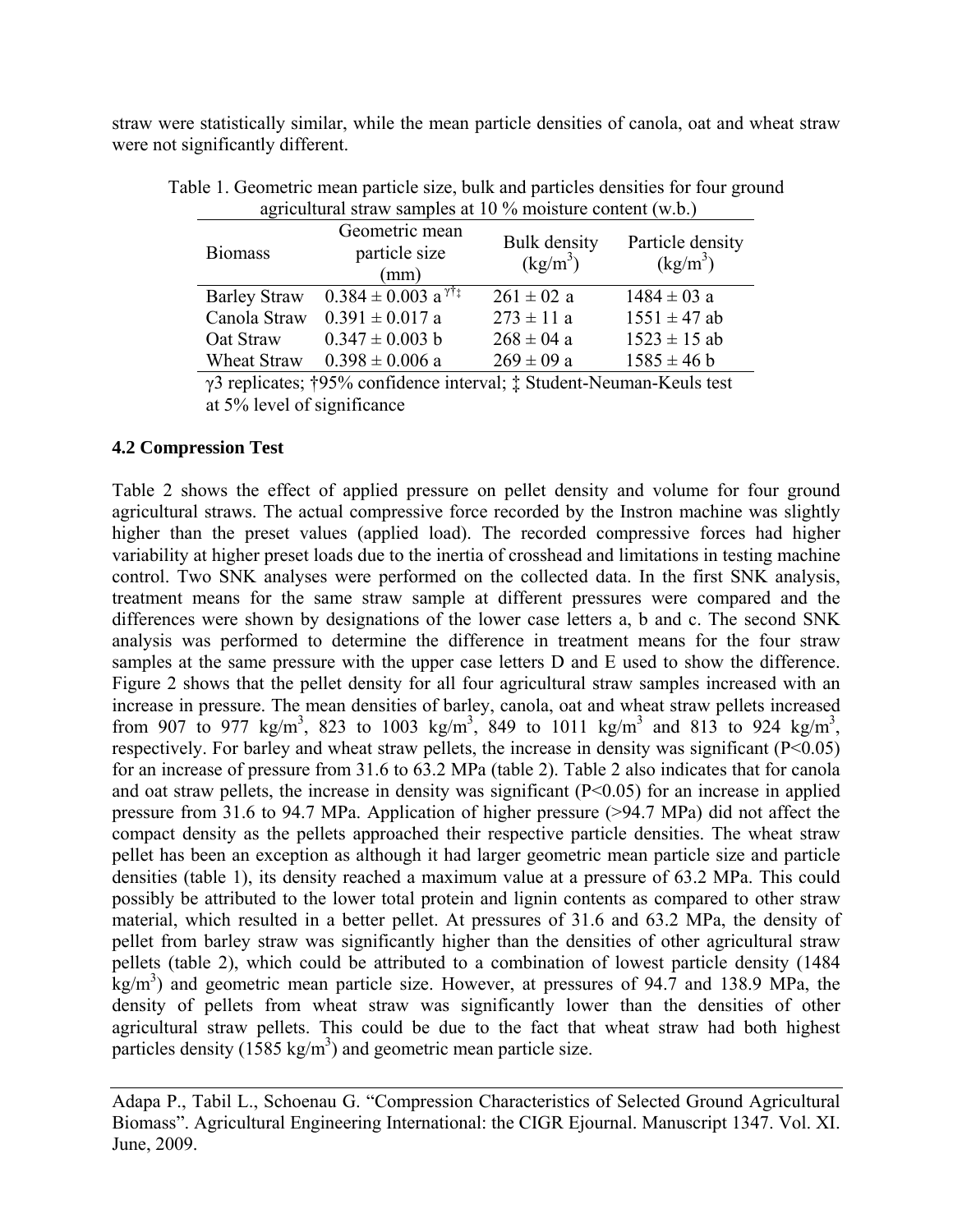Generally, at any particular pressure, the density of pellets was highest for oat straw followed by barley, canola and wheat straw in decreasing order (table 2). This could be attributed to the geometric mean particle size for oat straw (0.347 mm), which was followed by barley (0.384 mm), canola (0.391 mm) and wheat (0.398 mm) straw in increasing order. The finer grind size has been reported to produce denser pellets (Kaliyan and Morey, 2006a and 2006b; Mani *et al.,* 2002 and 2004).



Adapa P., Tabil L., Schoenau G. "Compression Characteristics of Selected Ground Agricultural Biomass". Agricultural Engineering International: the CIGR Ejournal. Manuscript 1347. Vol. XI. June, 2009.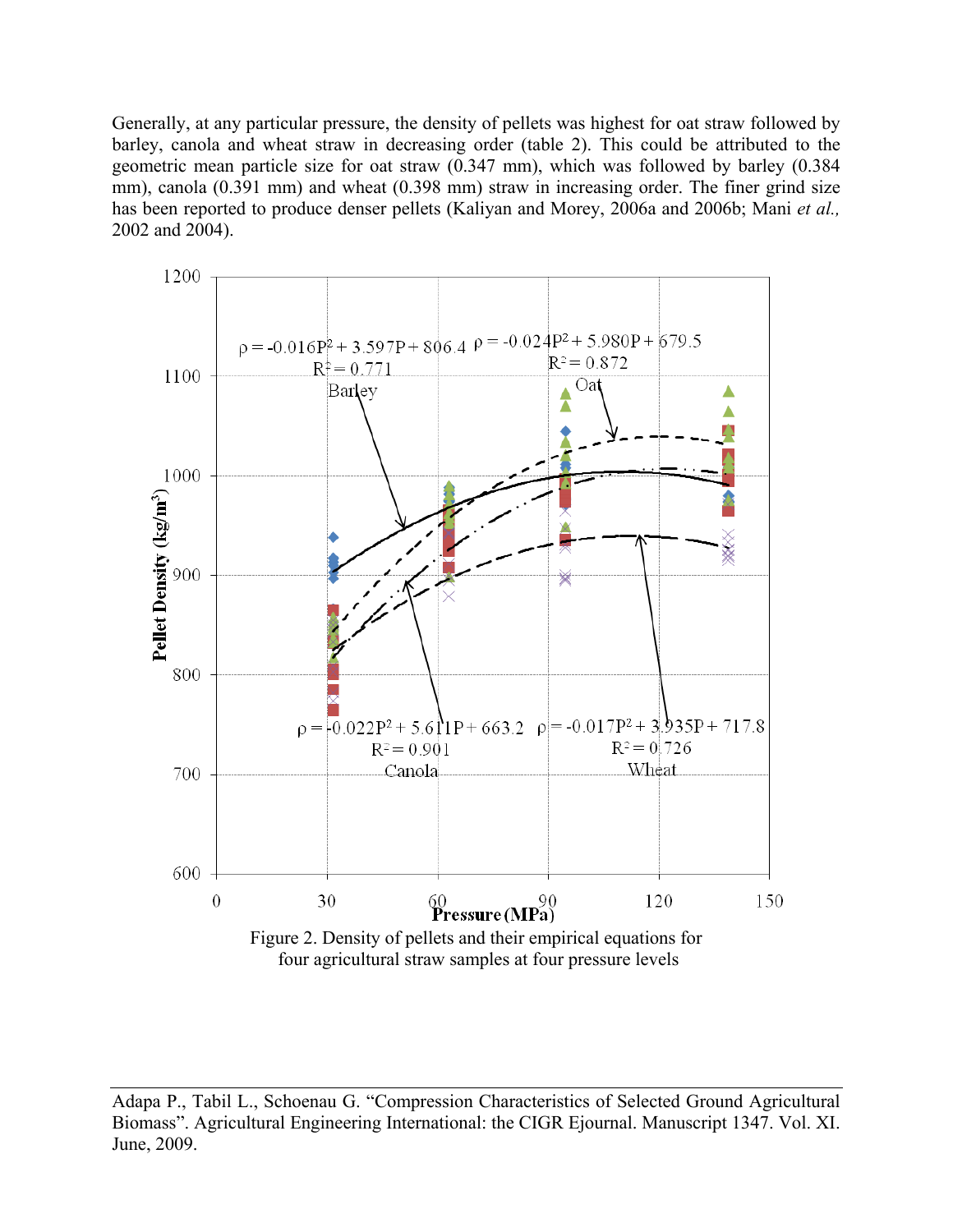| agricultural officialistic                                                   |            |                     |                 |                 |                  |                 |                                        |                                        |                                        |                 |              |
|------------------------------------------------------------------------------|------------|---------------------|-----------------|-----------------|------------------|-----------------|----------------------------------------|----------------------------------------|----------------------------------------|-----------------|--------------|
| <b>Biomass</b>                                                               | Applied    | Compressive         | Pellet Mass     | Pellet          | Pellet           | Pressure        |                                        | **                                     | $***$                                  | Volume          |              |
|                                                                              | $Load\Psi$ | Force <sup>PP</sup> | (g)             | Diameter        | Length           | (MPa)           | $\rho_{\rm p}$<br>(kg/m <sup>3</sup> ) | $\rho_{\rm t}$<br>(kg/m <sup>3</sup> ) | $\rho_{\rm b}$<br>(kg/m <sup>3</sup> ) | $\text{mm}^3$ ) |              |
|                                                                              | (N)        | (N)                 |                 | (mm)            | (mm)             |                 |                                        |                                        |                                        | $V^+$           | $Vs^{++}$    |
| Barley                                                                       | 1000       | $1224 \pm 42^{*1}$  | $0.58 \pm 0.04$ | $6.46 \pm 0.02$ | $19.55 \pm 1.37$ | $30.5 \pm 0.2$  | $907 \pm 31$ aD <sup>‡</sup>           | $1484 \pm 03$                          | $261 \pm 02$                           | $642 \pm 46$    | $392 \pm 24$ |
| Straw                                                                        | 2000       | $2339 \pm 53$       | $0.62 \pm 0.03$ | $6.48 \pm 0.01$ | $19.15 \pm 1.15$ | $60.6 \pm 0.3$  | $978 \pm 14$ bD                        |                                        |                                        | $632 \pm 38$    | $416 \pm 22$ |
|                                                                              | 3000       | $3395 \pm 50$       | $0.59 \pm 0.05$ | $6.47 \pm 0.01$ | $18.24 \pm 1.38$ | $91.2 \pm 0.3$  | $988 \pm 26$ bD                        |                                        |                                        | $600 \pm 45$    | $399 \pm 34$ |
|                                                                              | 4400       | $4725 \pm 63$       | $0.58 \pm 0.05$ | $6.47 \pm 0.01$ | $18.17 \pm 1.32$ | $133.8 \pm 0.6$ | $977 \pm 38 \text{ bD}$                |                                        |                                        | $597 \pm 45$    | $394 \pm 35$ |
| Canola                                                                       | 1000       | $1214 \pm 41$       | $0.65 \pm 0.06$ | $6.49 \pm 0.03$ | $24.04 \pm 2.24$ | $30.2 \pm 0.3$  | $823 \pm 73$ aE                        | $1551 \pm 47$                          | $273 \pm 11$                           | $796 \pm 74$    | $421 \pm 36$ |
| Straw                                                                        | 2000       | $2324 \pm 36$       | $0.68 \pm 0.04$ | $6.47 \pm 0.02$ | $22.15 \pm 1.49$ | $60.9 \pm 0.3$  | $934 \pm 21$ bE                        |                                        |                                        | $728 \pm 49$    | $438 \pm 25$ |
|                                                                              | 3000       | $3381 \pm 42$       | $0.68 \pm 0.02$ | $6.49 \pm 0.01$ | $21.06 \pm 0.82$ | $90.9 \pm 0.4$  | $980 \pm 17$ cD                        |                                        |                                        | $695 \pm 27$    | $439 \pm 14$ |
|                                                                              | 4400       | $4569 \pm 31$       | $0.70 \pm 0.04$ | $6.47 \pm 0.01$ | $21.19 \pm 0.98$ | $133.7 \pm 0.4$ | $1003 \pm 21$ cD                       |                                        |                                        | $698 \pm 32$    | $452 \pm 26$ |
| Oat                                                                          | 1000       | $1211 \pm 57$       | $0.57 \pm 0.03$ | $6.49 \pm 0.02$ | $20.25 \pm 1.09$ | $30.2 \pm 0.2$  | $849 \pm 22 \text{ aE}$                | $1523 \pm 15$                          | $268 \pm 04$                           | $669 \pm 37$    | $373 \pm 20$ |
| Straw                                                                        | 2000       | $2364 \pm 33$       | $0.58 \pm 0.04$ | $6.49 \pm 0.01$ | $18.55 \pm 0.75$ | $60.5 \pm 0.3$  | $937 \pm 56$ bE                        |                                        |                                        | $614 \pm 24$    | $378 \pm 26$ |
|                                                                              | 3000       | $3438 \pm 51$       | $0.60 \pm 0.05$ | $6.47 \pm 0.01$ | $18.43 \pm 0.72$ | $91.4 \pm 0.3$  | $991 \pm 63$ cD                        |                                        |                                        | $605 \pm 23$    | $394 \pm 34$ |
|                                                                              | 4400       | $4625 \pm 21$       | $0.61 \pm 0.04$ | $6.47 \pm 0.01$ | $18.48 \pm 0.93$ | $133.7 \pm 0.6$ | $1011 \pm 54$ cD                       |                                        |                                        | $608 \pm 31$    | $403 \pm 29$ |
| Wheat                                                                        | 1000       | $1210 \pm 49$       | $0.52 \pm 0.03$ | $6.49 \pm 0.04$ | $19.37 \pm 1.79$ | $30.3 \pm 0.4$  | $813 \pm 55$ aE                        | $1585 \pm 46$                          | $269 \pm 09$                           | $640 \pm 63$    | $327 \pm 20$ |
| Straw                                                                        | 2000       | $2383 \pm 50$       | $0.56 \pm 0.06$ | $6.48 \pm 0.02$ | $18.30 \pm 1.75$ | $60.7 \pm 0.4$  | $929 \pm 30$ bE                        |                                        |                                        | $603 \pm 57$    | $353 \pm 35$ |
|                                                                              | 3000       | $3333 \pm 90$       | $0.54 \pm 0.05$ | $6.48 \pm 0.01$ | $17.45 \pm 1.56$ | $91.1 \pm 0.4$  | $931 \pm 34$ bE                        |                                        |                                        | $575 \pm 52$    | $338 \pm 33$ |
|                                                                              | 4400       | $4687 \pm 41$       | $0.62 \pm 0.03$ | $6.48 \pm 0.01$ | $20.51 \pm 0.99$ | $133.4 \pm 0.4$ | $924 \pm 23$ bE                        |                                        |                                        | $676 \pm 32$    | $394 \pm 20$ |
| $\overline{\Psi}$ Preset compressive load on the Instron for forming pellets |            |                     |                 |                 |                  |                 |                                        |                                        |                                        |                 |              |
|                                                                              |            |                     |                 |                 |                  |                 |                                        |                                        |                                        |                 |              |

Table 2. Observed compressive forces; measured pellet mass, diameter and length; and calculated volume and density data for selected agricultural biomass.

<sup>TT</sup> Actual force registered by the Instron due to inertia

\* Pellet density

 $\sum_{n=1}^{8} P_t$  Particle density of the ground alfalfa leaf and stem mixture, n = 3

 $\rho_b$  Bulk density of the ground alfalfa leaf and stem mixture, n = 3

 $V$  Volume of the compact at pressure P

++Vs Void-free solid material volume

†95% confidence interval

‡ Student-Neuman-Keuls test at 5% level of significance

Number of replicates for each run of compaction,  $n = 10$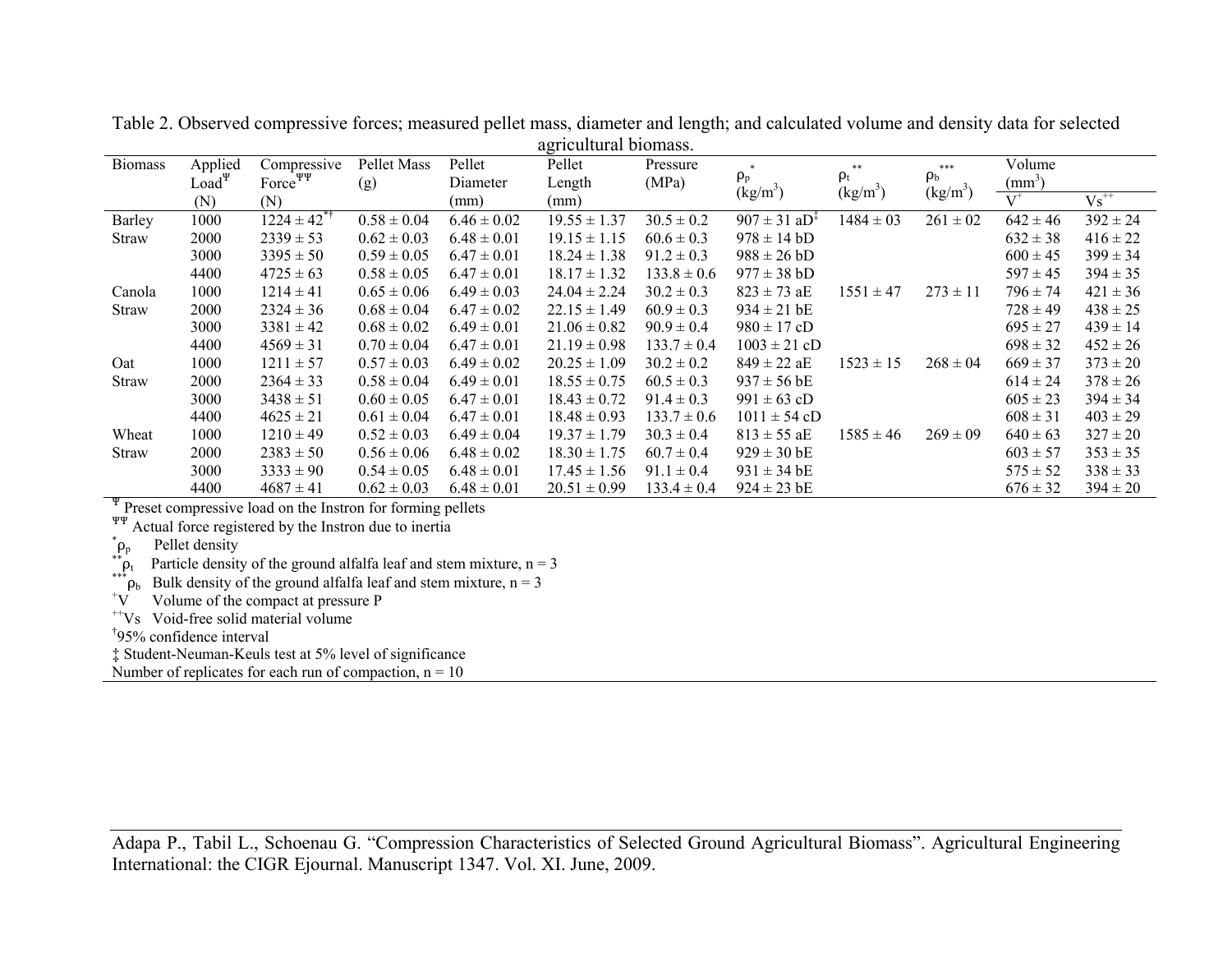## **4.3 Fitting Compression Models to Pressure, Density and Volume Data**

Five compression models were fitted to the pressure-volume and pressure-density data to analyze the compression characteristics of barley, canola, oat and wheat straw. Tables 3 to 7 present the parameters obtained after curve fitting of Jones (1960), Heckle (1961), Cooper-Eaton (1962), Kawakita-Ludde (1971) and Panelli-Filho (2001) models, respectively. Jones (1960) derived a linear equation, which expressed the logarithmic value of density as a function of the logarithmic pressure. Low  $\mathbb{R}^2$  values were obtained when the Jones model was fitted to the pressure-density data (table 3). The  $R^2$  values for barley, canola, oat and wheat straw were 0.42, 0.68, 0.63 and 0.46, respectively. Similar to Jones model (1960), the Heckel model (1961) was unable to explain the trend in variation of pressure and density data (table 4). However, the value of constant *m* provided valuable information about the onset of plastic deformation of the ground straw at relatively low pressure, thus, indicating that the material is more compressible. Higher *m* values for canola and oat straw (0.002) were observed as compared to barley and wheat straw  $(0.001)$  indicating they are more compressible. The  $R<sup>2</sup>$  values obtained for barley, canola, oat and wheat straw were 0.42, 0.71, 0.62 and 0.47, respectively.

Table 5 represents the parameters obtained when the Cooper-Eaton model (1962) was fitted to the experimental data. The dimensionless coefficients  $a_1$  and  $a_2$  represent the densification of powdered material by particle rearrangement and deformation, respectively. If the sum of coefficients  $(a_1 + a_2)$  is less than unity, it is an indication that other process must become operative before complete compaction is achieved. The  $a<sub>l</sub>$  values for four selected agricultural biomass were higher than  $a_2$  values, which indicates that material densified easily by particle rearrangement. The sum of coefficients  $(a_1 + a_2)$  for barley and oat straw were near and below unity, which indicates that the samples almost reached their theoretical density. While the sum of coefficients for canola and wheat straw were observed to be above unity. The phenomenon of having sum of coefficient more than unity was also observed by Adapa *et al.* (2002), and Shivanand and Sprockel (1992), which implies that the densification could not be fully attributed to the two mechanisms of compression assumed by Cooper-Eaton (1962). The  $R^2$  values obtained for barley, canola, oat and wheat straw were 0.52, 0.72, 0.64 and 0.64, respectively.

It has been observed that the Kawakita-Ludde model (table 6) provided the best fit scenario having  $R^2$  values of 0.99 for all biomass samples (fig. 3). All other models were unable to sufficiently describe the compression behavior of selected agricultural biomass. In Kawakita-Ludde model, the constant *a* represents the initial porosity of the sample. Table 6 shows that the oat straw had the highest initial porosity value (0.751) followed by the canola (0.749), barley (0.738) and wheat (0.720) straw. The porosity value for oat straw can be related to its lowest geometric mean particle size (0.347 mm) while having similar bulk densities (268 kg/m<sup>3</sup>) as the other samples (table 1). The parameter *1/b* indicates the yield strength or failure stress of the compact. The highest value of failure stress (3.801) was observed for ground canola straw sample followed by oat (3.149), wheat (1.727) and barley (0.776) straw.

Adapa P., Tabil L., Schoenau G. "Compression Characteristics of Selected Ground Agricultural Biomass". Agricultural Engineering International: the CIGR Ejournal. Manuscript 1347. Vol. XI. June, 2009.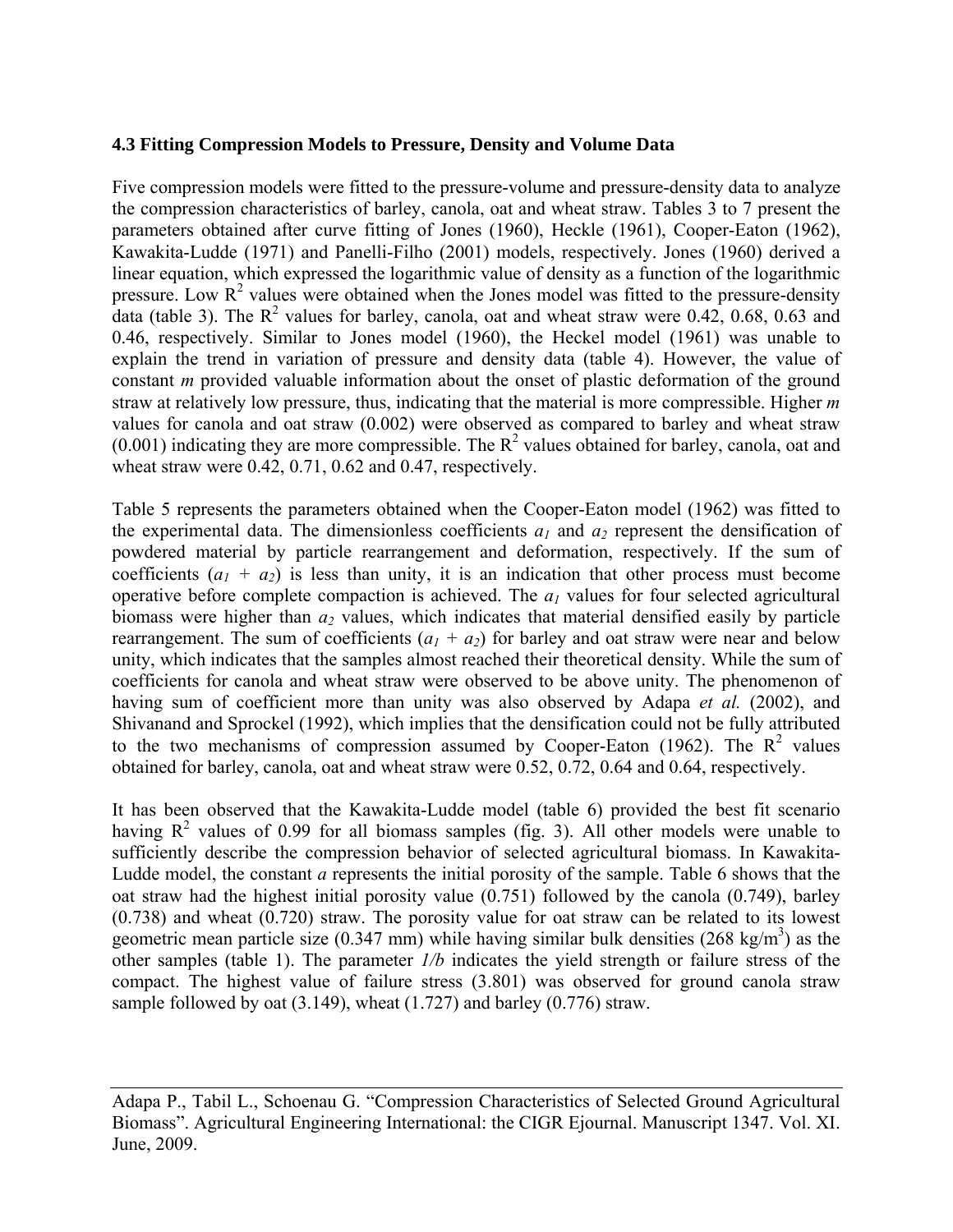The Panelli-Filho model (2001) was unable to provide better fit to the pressure-density data. The  $R<sup>2</sup>$  values obtained for barley, canola, oat and wheat straw were 0.36, 0.74, 0.57 and 0.40, respectively (table 7).

|                                                            | Table 3. Jones Model          |                |                | $\ln \rho = m \ln P + b$                                                     |                      |            |  |
|------------------------------------------------------------|-------------------------------|----------------|----------------|------------------------------------------------------------------------------|----------------------|------------|--|
|                                                            | Constants                     |                |                | $R^2$ Values                                                                 |                      |            |  |
| <b>Biomass</b>                                             | $\mathbf b$<br>m              |                |                |                                                                              |                      | <b>SSE</b> |  |
| <b>Barley Straw</b>                                        | 0.052                         |                | 6.643          | 0.42                                                                         |                      | 0.046      |  |
| Canola Straw                                               | 0.138                         |                | 6.243          | 0.71                                                                         |                      | 0.094      |  |
| Oat Straw                                                  | 0.120                         |                | 6.333          | 0.62                                                                         | 0.108                |            |  |
| Wheat Straw                                                | 0.089                         |                | 6.418          | 0.47                                                                         |                      | 0.109      |  |
|                                                            |                               |                |                |                                                                              |                      |            |  |
|                                                            |                               |                |                |                                                                              |                      |            |  |
| $\ln \frac{1}{1-\rho_f} = mP + b$<br>Table 4. Heckel Model |                               |                |                |                                                                              |                      |            |  |
| <b>Biomass</b>                                             | Constants                     |                |                | $R^2$ Values                                                                 |                      | <b>SSE</b> |  |
|                                                            | m                             |                | $\mathbf b$    |                                                                              |                      |            |  |
| <b>Barley Straw</b>                                        | 0.001                         |                | 0.959          | 0.31                                                                         |                      | 6.696      |  |
| Canola Straw                                               | 0.002                         |                | 0.724          | 0.70                                                                         |                      | 5.102      |  |
| Oat Straw                                                  | 0.002                         |                | 0.771          | 0.55                                                                         |                      | 6.197      |  |
| Wheat Straw                                                | 0.001                         |                | 0.740          | 0.34                                                                         |                      | 3.393      |  |
|                                                            |                               |                |                |                                                                              |                      |            |  |
|                                                            |                               |                |                |                                                                              |                      |            |  |
|                                                            | Table 5. Cooper – Eaton Model |                |                | $\frac{V_0 - V}{V_0 - Vs} = a_1 e^{-\frac{k_1}{p}} + a_2 e^{-\frac{k_2}{p}}$ |                      |            |  |
|                                                            |                               |                | Constants      |                                                                              |                      |            |  |
| <b>Biomass</b>                                             | $a_1$                         | a <sub>2</sub> | k <sub>1</sub> | k <sub>2</sub>                                                               | $\frac{1}{2}$ Values | <b>SSE</b> |  |
| <b>Barley Straw</b>                                        | 0.7025                        | 0.2000         | 1.3025         | 1.3024                                                                       | 0.52                 | 0.004      |  |
| Canola Straw                                               | 1.8141                        | $-0.9117$      | $-1.6542$      | $-6.0377$                                                                    | 0.72                 | 0.014      |  |
| Oat Straw                                                  | 0.8958                        | 0.0202         | 4.5734         | $-31.7373$                                                                   | 0.64                 | 0.012      |  |
| Wheat Straw                                                | 1.4503                        | $-0.6091$      | $-11.3827$     | $-23.3329$                                                                   | 0.64                 | 0.011      |  |
|                                                            |                               |                |                |                                                                              |                      |            |  |
| Table 6. Kawakita-Ludde Model                              |                               |                |                |                                                                              |                      |            |  |
| $\frac{P}{C} = \frac{1}{ab} + \frac{P}{a}$                 |                               |                |                |                                                                              |                      |            |  |
| <b>Biomass</b>                                             | Constants<br>1/b<br>a         |                |                | $R^2$ Values                                                                 | <b>SSE</b>           |            |  |
|                                                            |                               |                |                |                                                                              |                      |            |  |
| <b>Barley Straw</b>                                        |                               | 0.738<br>0.776 |                | 0.99                                                                         | 100.33               |            |  |
| Canola Straw                                               | 0.749                         |                | 3.801          | 0.99                                                                         | 81.58                |            |  |
| Oat Straw                                                  | 0.751                         |                | 3.149          | 0.99                                                                         | 272.37               |            |  |
| Wheat Straw                                                | 0.720                         |                | 1.727          | 0.99                                                                         | 144.13               |            |  |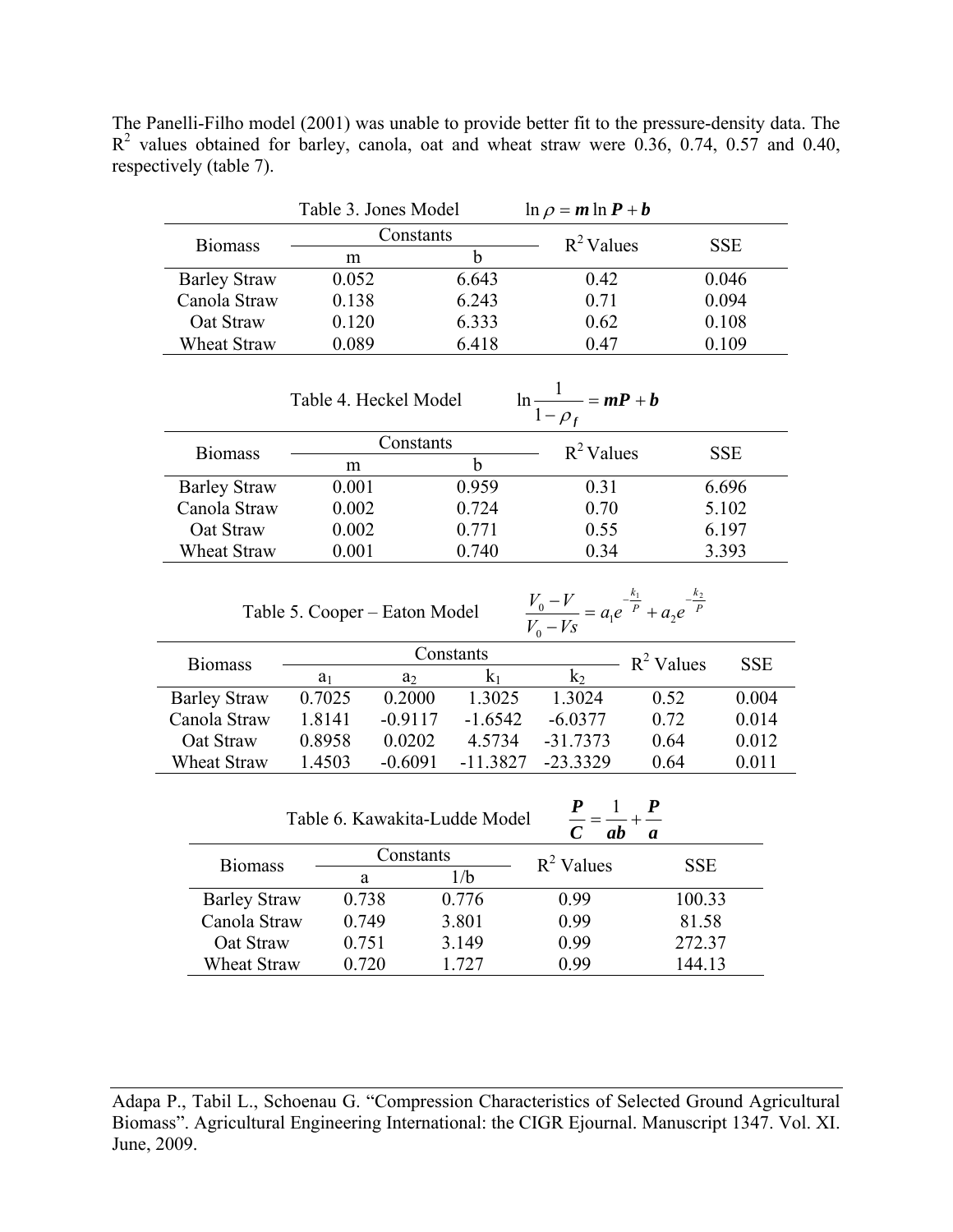

Figure 3. Kawakita-Ludde model fitted to the experimental data obtained from densification of selected agricultural biomass

Adapa P., Tabil L., Schoenau G. "Compression Characteristics of Selected Ground Agricultural Biomass". Agricultural Engineering International: the CIGR Ejournal. Manuscript 1347. Vol. XI. June, 2009.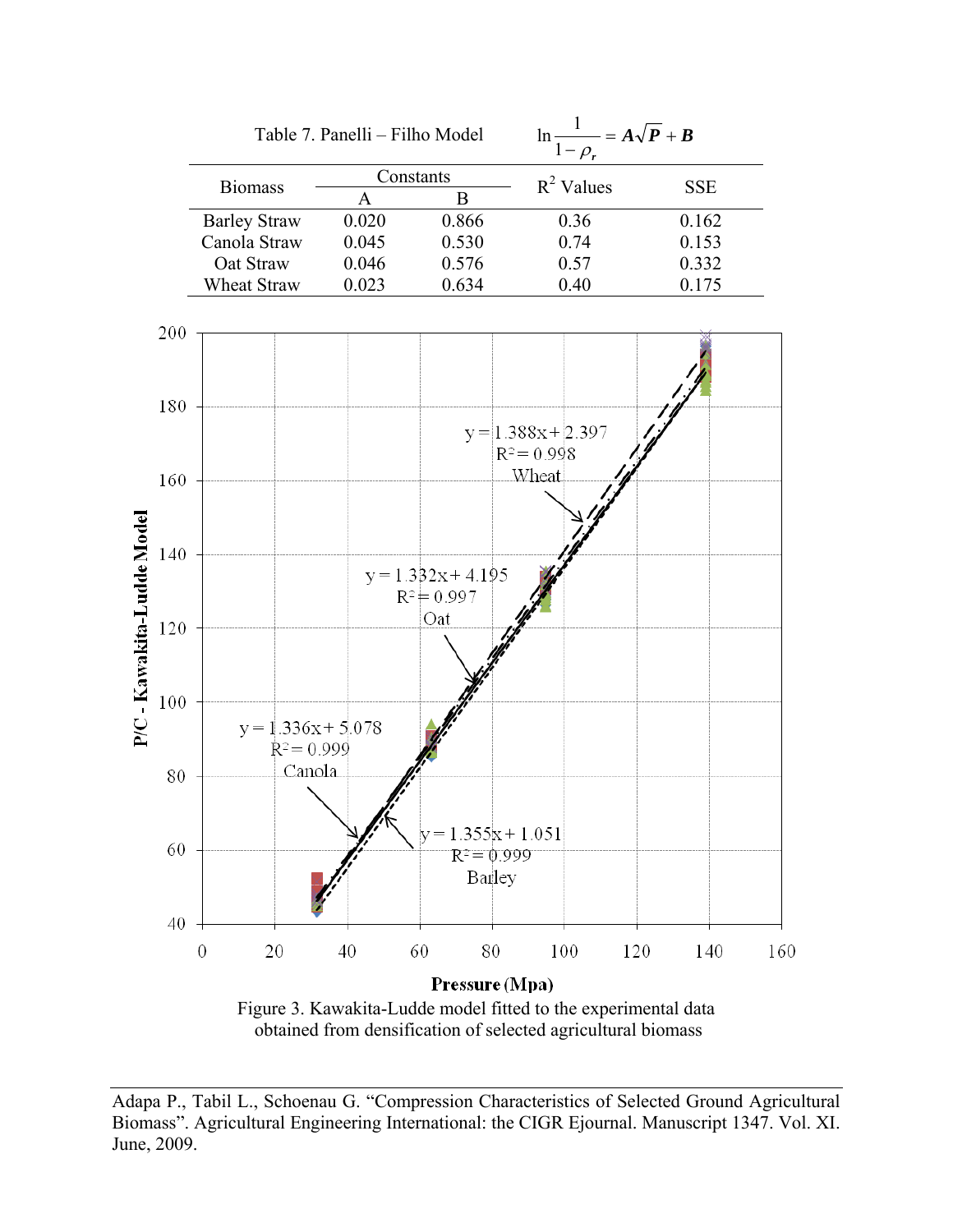#### **5. CONCLUSIONS**

A review of various existing compression models was successfully performed. In addition, the compaction characteristics of ground barley, canola, oat and wheat straw samples at 10 % moisture content (w.b.) and grind size of 1.98 mm was studied by subjecting the samples to four pressure levels of 31.6, 63.2, 94.7 and 138.9 MPa. Five models, namely: Jones (1960), Heckle (1961), Cooper-Eaton (1962), Kawakita-Ludde (1971) and Panelli-Filho (2001) models were fitted to the pressure-density-volume data. The Kawakita-Ludde model provided an excellent fit having  $R^2$  values of 0.99 for four selected agricultural straw samples. It was also concluded that the ground oat and canola straw had the highest level of porosity and failure stress, respectively. The parameters of Cooper-Eaton model indicated that the ground straw samples were densified easily by the particles rearrangement method and Jones model indicated that canola and oat straw were more compressible as compared to barley and wheat straw.

#### **6. ACKNOWLEDGEMENT**

The authors would like to express their gratitude for the financial support received from the Agricultural and Bioproducts Innovation Program (ABIP) of Agriculture and Agri-Food Canada to successfully undertake the current project.

#### **7. REFERENCES**

- Adapa, P.K., L.G. Tabil, G.J. Schoenau, B. Crerar and S. Sokhansanj. 2002. Compression Characteristics of Fractionated Alfalfa Grinds. *Powder Handling and Processing,* 14(4), 252-259
- Adapa, P.K, G.J. Schoenau, L.G. Tabil, S. Sokhansanj and A. Singh. 2005. Compression of Fractionated Sun-cured and Dehydrated Alfalfa Chops into Cubes - Pressure & Density Models. *Canadian Biosystems Engineering,* 47, 3.33-3.39
- Adapa, P.K, A. Singh, G.J. Schoenau and L.G. Tabil. 2006. Pelleting Characteristics of Fractionated Alfalfa Grinds - Hardness Models. *International Journal of Powder Handling and Processing,* 18(5), 294-299
- Adapa, P.K, G.J. Schoenau, L.G. Tabil, E.A. Arinze, A. Singh and A.K. Dalai. 2007. Customized and Value-added High Quality Alfalfa Products - A New Concept. *Agricultural Engineering International: the CIGR Ejournal*. Manuscript FP 07 003. Vol. IX., 1-28
- ASABE. 2006a. ASAE S358.2 Moisture measurement forages. In ASABE Standards, 608. St. Joseph, MI.: American Society of Agricultural and Biological Engineers.
- ASABE. 2006b. ANSI/ASAE S319.3 Method of determining and expressing fineness of feed materials by sieving. In ASABE Standards, 602-605. St. Joseph, MI.: American Society of Agricultural and Biological Engineers.
- Alderborn, G. and M. Wikberg. 1996. Granule Properties. In: *Pharmaceutical Powder Compaction Technology*, eds. G. Alderborn and C. Nystrom, Marcel Dekker Inc., New York, 323-373
- Bilanski, W.K. and V.A. Graham. 1984. A Viscoelastic Model for Forage Wafering. *Transactions of the CSME, Canadian Society for Mechanical Engineers,* 8(2), 70-76

Adapa P., Tabil L., Schoenau G. "Compression Characteristics of Selected Ground Agricultural Biomass". Agricultural Engineering International: the CIGR Ejournal. Manuscript 1347. Vol. XI. June, 2009.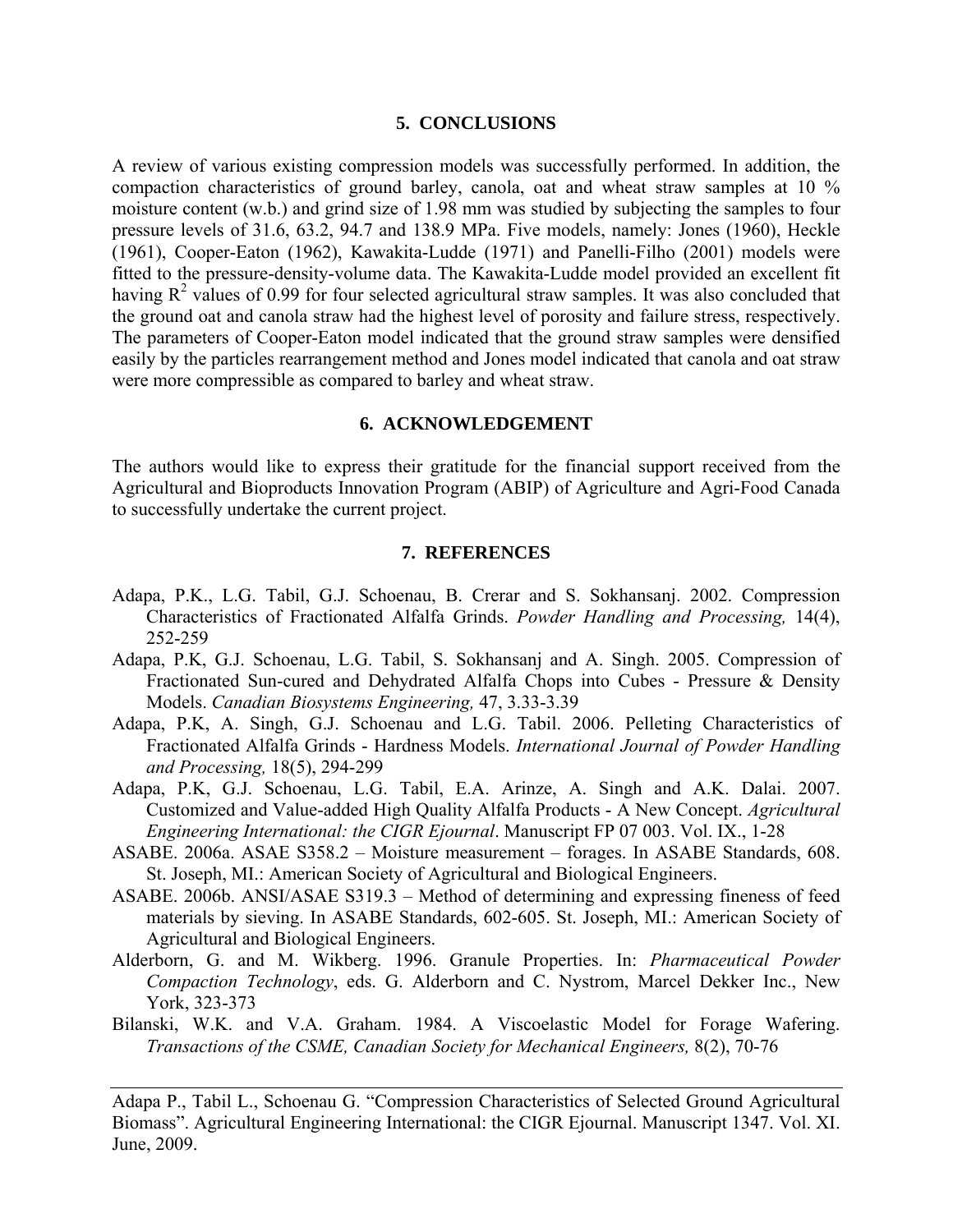- Briggs, J.L., D.E. Maier, B.A. Watkins and K.C. Behnke. 1999. Effects of Ingredients and Processing Parameters on Pellet Quality. *Poultry Science,* 78, 1464-1471
- Campbell, C.A., R.P. Zentner, S. Gameda, B. Blomert and D.D. Wall. 2002. Production of Annual Crops on the Canadian Prairies: Trends during 1976 – 1998. *Canadian Journal of Soil Science,* 82, 45-57
- Comoglu, T. 2007. An Overview of Compaction Equations. *Journal of Faculty of Pharmacy, Ankara,* 36(2), 123-133
- Cooper, A.R. and L.E. Eaton. 1962. Compaction Behavior of Several Ceramic Powders. *Journal of the American Ceramic Society,* 45(3), 97-101
- Denny, P.J. 2002. Compaction Equations: A Comparison of the Heckel and Kawakita Equations. *Powder Technology,* 127, 162-172
- Ghebre-Sellassie, I. 1989. Mechanism of Pellet Formation and Growth. In: *Pharmaceutical Pelletization Technology*, ed. I. Ghebre-Sellassie,.Marcel Dekker Inc., New York , 123-143
- Gray, W.A. 1968. Compaction after Deposition. In: *The Packing of Solid Particles*,. Marcel Dekker Inc., New York, 89-107
- Heckel, R.W. 1961. Analysis of Powder Compaction Phenomenon. *Transactions of the Metallurgical Society of AIME,* 221, 1001-1008
- Hill, B., and D.A. Pulkinen. 1988. A Study of the Factors Affecting Pellet Durability and Pelleting Efficiency in the Production of Dehydrated Alfalfa Pellets. Saskatchewan, Canada: Saskatchewan Dehydrators Association.
- Holman, L.E. 1991. The Compaction Behaviour of Particulate Materials: An Elucidation based on Percolation Theory. *Powder Technology,* 66, 265.
- Johansson, B. and G. Alderborn. 1996. Degree of Pellet Deformation during Compaction and its Relationship to the Tensile Strength for Tablets Formed of Microcrystalline Cellulose. *International Journal of Pharmaceutics,* 132, 207-220
- Johansson, B., M. Wikberg, R. Ek and G. Alderborn. 1995. Compression Behaviour and Compactability of Microcrystalline Cellulose Compacts in Relationship to their Pore Structure and Mechanical Properties. *International Journal of Pharmaceutics,* 117, 57-73
- Jones, W.D. 1960. *Fundamental Principles of Powder Metallurgy*. Edward Arnold Publishers Ltd., London, 242-370
- Kaliyan, N. and R.V. Morey. 2006a. Factors Affecting Strength and Durability of Densified Products. ASABE Annual International Meeting, American Society of Agricultural and Biological Engineers, Portland, Oregon July 9-12, Paper Number 066077, 2950 Niles Road, St. Joseph, MI 49085-9659 USA.
- Kaliyan, N. and R.V. Morey. 2006b. Densification Characteristics of Corn Stover and Switchgrass. ASABE Annual International Meeting, American Society of Agricultural and Biological Engineers, Portland, Oregon July 9-12, Paper Number 066174, 2950 Niles Road, St. Joseph, MI 49085-9659 USA.
- Kawakita, K. and K.-H. Ludde. 1971. Some Considerations on Powder Compression Equations. *Powder Technology,* 4, 61-68
- Li, Y., and H. Liu. 2000. High-pressure Densification of Wood Residues to Form an Upgraded Fuel. *Biomass and Bioenergy,* 19, 177-186
- Mani, S., L.G. Tabil, and S. Sokhansanj. 2002. Compaction Behavior of Some Biomass Grinds. AIC Paper No. 02-305. Saskatoon, Saskatchewan: AIC 2002 Meeting, CSAE/SCGR Program.

Adapa P., Tabil L., Schoenau G. "Compression Characteristics of Selected Ground Agricultural Biomass". Agricultural Engineering International: the CIGR Ejournal. Manuscript 1347. Vol. XI. June, 2009.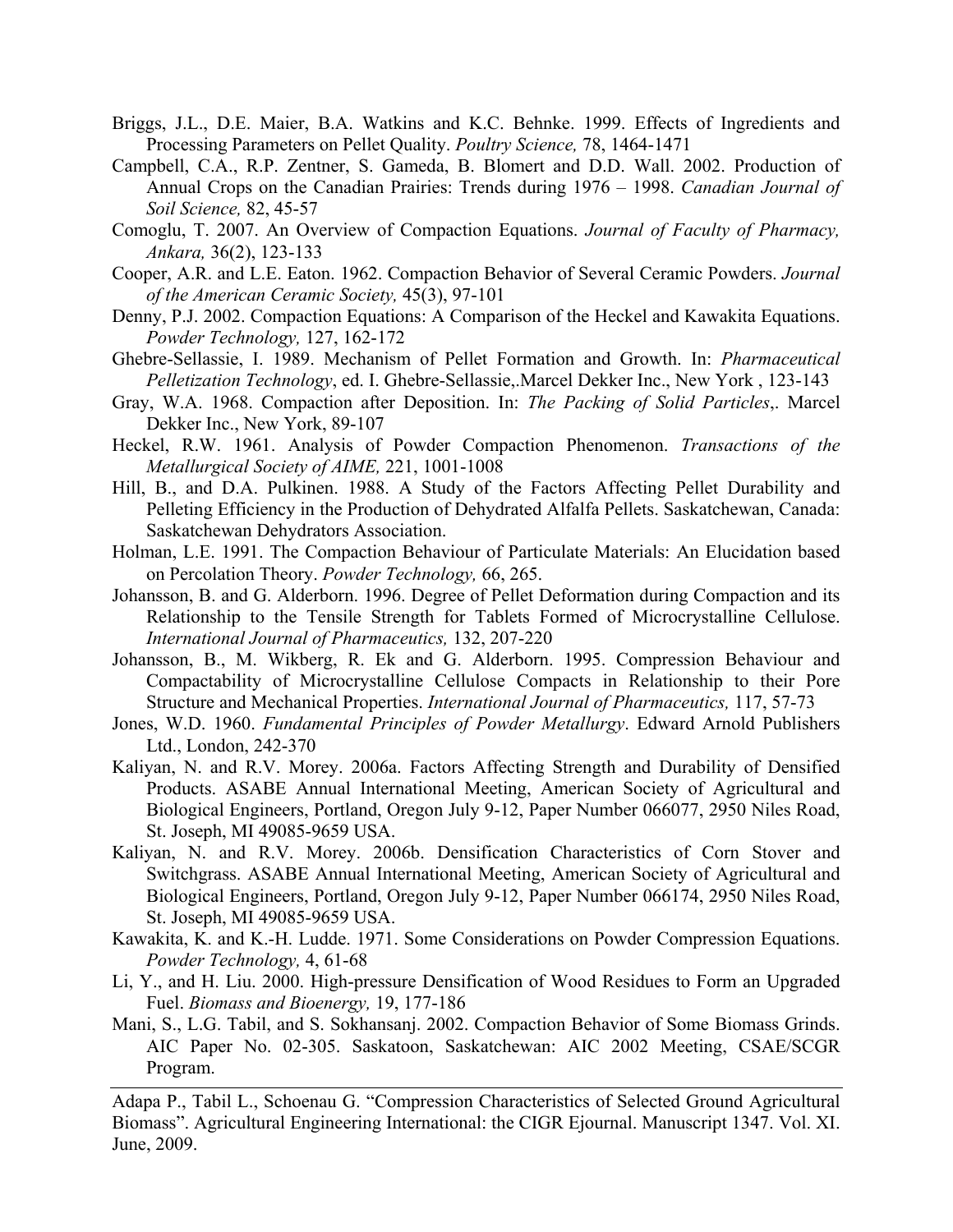- Mani, S., L.G. Tabil, and S. Sokhansanj. 2003. An Overview of Compaction of Biomass Grinds. *Powder Handling & Process,* 15(3), 160-168
- Mani, S., L.G. Tabil, and S. Sokhansanj. 2004. Evaluation of Compaction Equations Applied to Four Biomass Species. *Canadian Biosystems Engineering,* 46, 3.55-3.61
- Mani, S., L.G. Tabil and S. Sokhansanj. 2006a. Specific Energy Requirement for Compacting Corn Stover. *Bioresource Technology,* 30, 648-654
- Mani, S., L.G. Tabil and S. Sokhansanj. 2006b. Effects of Compressive Force, Particle Size and Moisture Content on Mechanical Properties of Biomass Pellets from Grasses. *Biomass and Bioenergy,* 97, 1420-1426
- Mohsenin, N.N. 1986. *Physical Properties of Plant and Animal Materials*. Gordon and Breach Science Publishers, New York.
- Obernberger, I., and G. Thek. 2004. Physical Characterization and Chemical Composition of Densified Biomass Fuels with regard to their Combustion Behavior. *Biomass and Bioenergy,* 27, 653-669
- O'Dogherty, M.J. and J.A. Wheeler. 1984. Compression of Straw to High Densities in Closed Cylindrical Dies. *Journal of Agricultural Engineering Research,* 29(1), 61-72
- Ollet, A.L., A.R. Kirby, R. Parker and A.C. Smith. 1993. A Comparative Study of the Effects of Water Content on the Compaction Behavior of Some Food Materials. *Power Technology,* 75, 59-65
- Panelli, R and F.A. Filho. 2001. A Study of a New Phenomenological Compacting Equation, *Powder Technology,* 114, 255-261
- Pietsch, W. 1997. Size Enlargement by Agglomeration. In: *Handbook of Powder Science and Technology*, 2nd edition, eds. M.E. Fayed and L. Otten, International Thomson Publishing, Florence, 202-377
- Rumpf, H. 1962. The Strength of Granules and Agglomerates. In: *Agglomeration*, ed. W.A. Knepper, John Wiley and Sons, New York, 379-419
- SAS Institute. 1999. User's Guide: Statistics, Version 8.2; Statistical Analysis System, Inc., Cary, NC, USA.
- Sastry, K.V.S. and D.W. Fuerstenau. 1973. Mechanisms of Agglomerate Growth in Green Pelletization. *Powder Technology,* 7, 97-105
- Shapiro, I. 1993. Compaction of Powders X. Development of a General Compaction Equation. *Advances in Powder Mettallurgy & Particulate Materials,* 3, 229-243
- Shaw, M.D. 2008. Feedstock and Process Variables Influencing Biomass Densification. M.Sc. dissertation. Saskatoon, SK, Canada: University of Saskatchewan.
- Shaw, M.D. and L.G. Tabil. 2007. Compression and Relaxation Characteristics of Selected Biomass Grinds. ASAE Annual International Meeting, Minneapolis, MN, June 17-20 Paper Number 076183, 2950 Niles Road, St. Joseph, MI 49085-9659 USA.
- Shivanand, P. and O.L. Sprockel. 1992. Compaction Behavior of Cellulose Polymers. *Powder Technology,* 69, 177-184
- Sokhansanj, S., S. Mani, M. Stumborg, R. Samson and J. Fenton, 2006. Production and Distribution of Cereal Straw on the Canadian Pariries. *Canadian Biosystems Engineering,* 48, 3.39-3.46
- Sonnergaard, J.M. 2001. Investigation of a New Mathematical Model for Compression of Pharmaceutical Powders. *European Journal of Pharmaceutical Sciences,* 14, 149-157

Adapa P., Tabil L., Schoenau G. "Compression Characteristics of Selected Ground Agricultural Biomass". Agricultural Engineering International: the CIGR Ejournal. Manuscript 1347. Vol. XI. June, 2009.